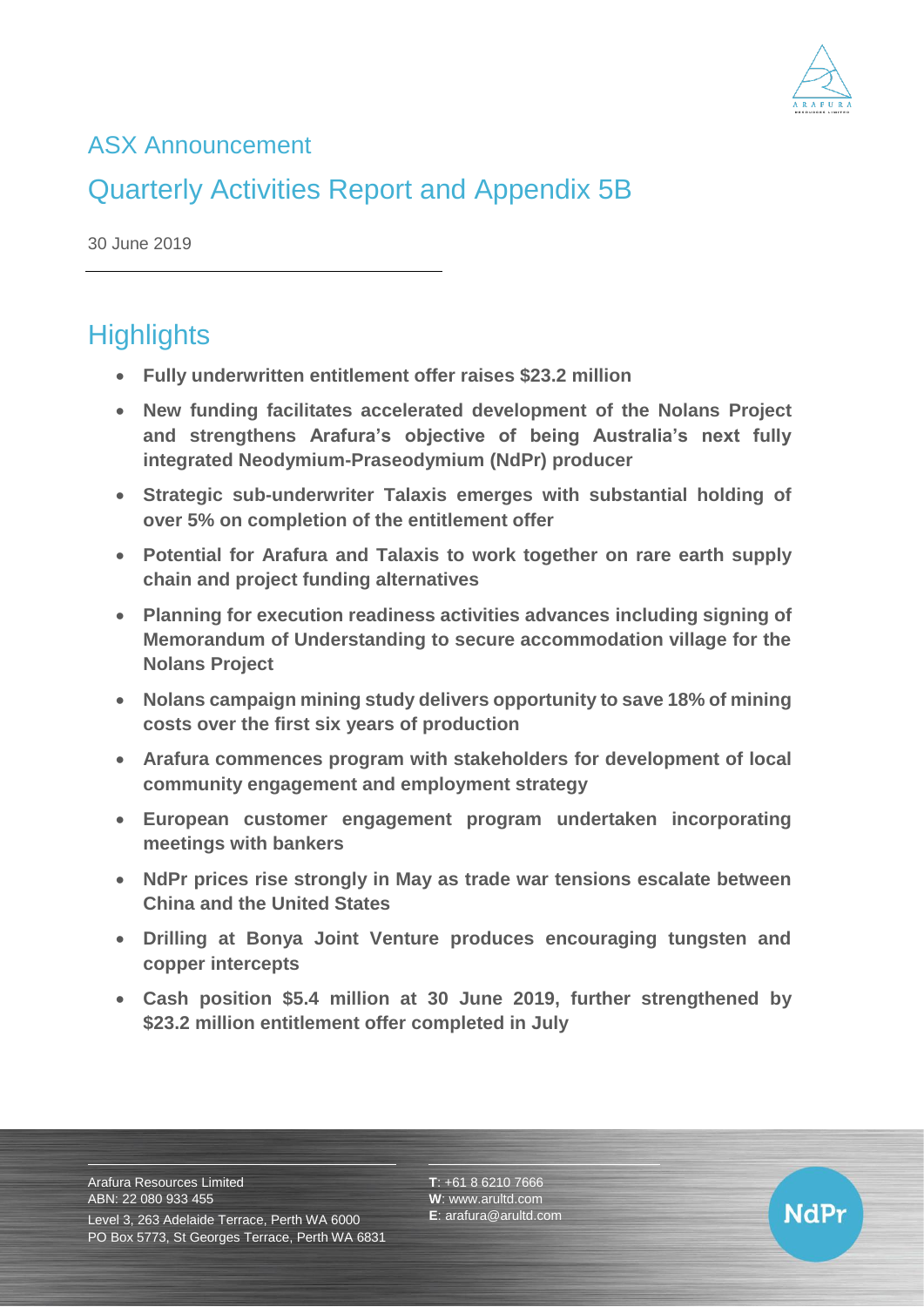

## Underwritten Entitlement Offer

Arafura Resources Limited (ASX: ARU) ("Arafura", "the Company") is pleased to present its quarterly activities report for the period ended 30 June 2019.

In June the Company announced the launch of a 7 for 20 entitlement offer at \$0.085 per share to raise \$23.2 million (before costs). The entitlement offer was fully underwritten by Patersons Securities, while Talaxis Limited (Talaxis), a wholly owned subsidiary of commodities trader Noble Group Holdings Limited (Noble Group), agreed to sub-underwrite \$7.2 million providing significant strategic support to the entitlement offer. The entitlement offer closed on 12 July 2019 and raised approximately \$8.1 million from eligible shareholders. Shortfall shares were issued to sub-underwriters amounting to a further \$15.1 million. On issue of all shares under the fully underwritten entitlement offer, Talaxis has emerged as a substantial holder with 5.23% of total issued capital (*refer to ASX announcement dated 22 July 2019*).

The Company notes ECE Nolans Investment Company Pty Ltd was unable to participate in the entitlement offer due to a number of administrative approvals required to be completed within the offer period. The Company also received relatively limited applications from JP Morgan Nominees Australia Pty Ltd as there are significant administrative challenges for the underlying beneficial owners to participate in the entitlement offer. Notwithstanding that these two entities accounted for approximately 32% of issued capital prior to the offer, the Company received applications for approximately 35% of shares available under the entitlement offer. The Company thanks shareholders for their significant support and participation in the entitlement offer.

Arafura welcomes Talaxis as a shareholder and believes there is the potential for significant synergies to be created from this strategic alliance. Talaxis invests and participates in the development of projects in the technology metals sector, with a special focus on rare earths. Talaxis is a wholly owned subsidiary of Noble Group Holdings Limited (Noble Group). Noble Group is Asia's leading independent energy products and industrial raw materials supply chain manager. Talaxis leverages the Noble Group resources through access to logistics and supply chain management and can also assist with the design and structure of financing solutions.

Through its investment in Arafura, Talaxis is looking to align itself with existing shareholders and is seeking to play a significant part in bringing product from Nolans to various destination markets throughout the world. Talaxis' marketing services are client-oriented "white-label" solutions that will enable Arafura to maintain its brand name and to optimise its product distribution. Arafura will work over the coming months to refine the basis in which it will seek to partner with Talaxis for the provision of product, project and capital related services for the Nolans Project.

The new funding will be used to accelerate development of the Nolans Project and strengthens Arafura's strategic objective of being Australia's next fully integrated neodymium-praseodymium (NdPr) producer. Arafura will use the funds raised to:

• progress further development of the Nolans Project including project execution readiness to allow award of key design and project management contracts, commencement of front-end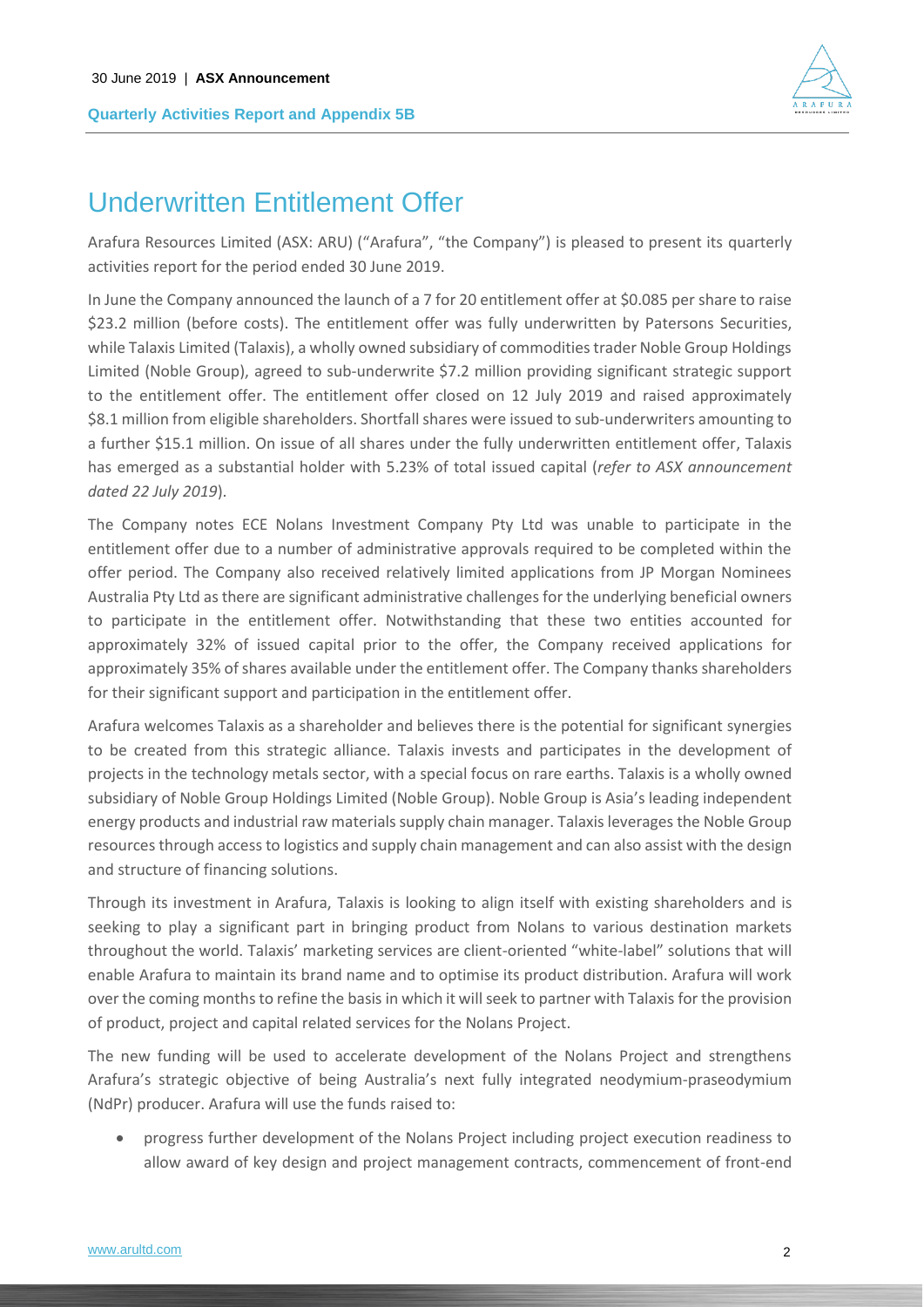

engineering and design, completion of early contractor involvement phase, and the delivery and tender of long lead procurement items and early works construction contracts;

- undertake a drilling and metallurgical variability program aimed at potentially increasing the project's mine life; and
- for ongoing working capital.

# Nolans NdPr Project

## **Execution Readiness**

Following the commencement of the fully underwritten \$23.2 million entitlement offer, the Company has accelerated the planning and implementation of execution readiness activities. Wave International Pty Ltd (Wave), which provided the Company with engineering support for the Definitive Feasibility Study (DFS), has been appointed to assist with project delivery services for the execution readiness phase. Execution readiness activities include the following:

- Finalisation of tendering and contracting strategies and identification of potential contractors;
- Preparation of major contract scopes of work (for process plant, non-process infrastructure and integrated project management team) ready for tendering of early contractor engagement;
- Development of control budget and schedules based on the DFS;
- Development of project specifications and standard documents; and
- Development of project policies and plans including execution, HSEC, local and Indigenous procurement, Indigenous engagement and change management.

These execution readiness activities will culminate in awarding the contracts for the early contractor involvement (ECI) phase of the project.

## **Accommodation Village**

The Company has executed a Memorandum of Understanding (MOU) to secure the supply of a secondhand accommodation village for the project with NT Link Pty Ltd (NT Link). Utilising results of the DFS, NT Link provided a quotation for the provision of accommodation rooms and associated facilities for a construction camp of 650 people, with an ongoing operational camp of 300 persons, and has agreed to generally hold its prices and rates throughout the option period.

The Company has the option to award the tender for the construction camp to NT Link between now and February 2020.

If exercised, the option will ensure the availability of high-quality second-hand accommodation village facilities for Nolans, which are currently in use at other projects across the Northern Territory and other parts of Australia.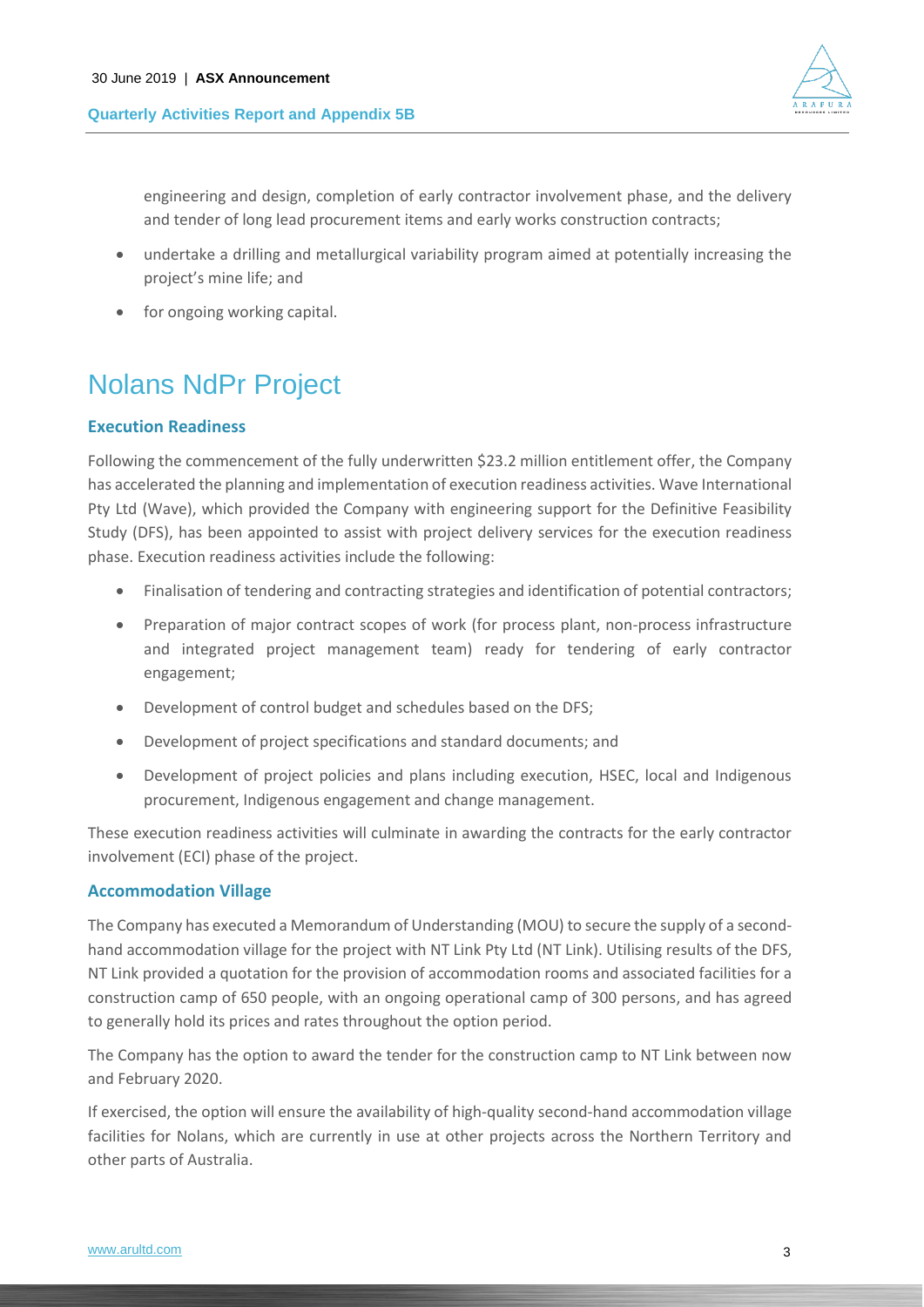

The use of a second-hand facility offers significant cost savings over new facilities as well as allowing for an accelerated mobilisation of the village to site following completion of preliminary site works.

NT Link is a transportable building company providing end to end services throughout Northern and Remote Australia. Specialising in providing high quality temporary and permanent transport building solutions, NT Link's services include design, manufacturing, transport and installation.

Operating since 1983 and family owned, NT Link is a Northern Territory-based company, currently employing a full-time team of over 65 experienced professionals in Darwin and Alice Springs. NT Link has an excellent record on Indigenous employment and training and meets the Company's objectives regarding engagement with its Indigenous stakeholders and procurement of local content for the project.

## **DFS Follow Up Activities**

Following the completion of the DFS (*refer to ASX announcement dated 7 February 2019*) work has continued on a number of minor workstreams to address opportunities identified in the DFS. The workstreams completed in the quarter included:

- Investigation of potential savings through campaign mining operations; and
- Optimisation of the process plant layout.

## **Campaign Mining**

In the mining schedule developed for the DFS, during the first six years of processing the average mining rate (total movement) is approximately 3.2 Mtpa. This low mining rate results in poor anticipated utilisation of mining equipment and mismatches in the operating rates of various items of equipment. In addition, the mining costs presented in the DFS include a significant portion of fixed costs related to equipment, supervisory and owners team costs.

Mining Plus was engaged, following its work on the DFS, to investigate the impact on mining costs over the first six years of production from moving to a campaign style of mining which reduces fixed costs of operation which are then partially offset against the cost of de-mobilisation and re-mobilisation of mining equipment and personnel.

The analysis completed suggests that a potential saving of approximately A\$33M may be realised over the first six years of production (seven years of mining, including pre-production mining) by adopting a campaign mining strategy. This represents a potential saving of approximately 18% of total mining costs (reducing from approximately A\$176M as set out in the DFS to approximately A\$143M) over the first six years and is a reduction in overall anticipated operating costs over this period of approximately US\$1 per kg of NdPr.

The material assumptions on which this potential cost saving is based are as follows:

• Mining in two campaigns, the first of approximately 10 months followed by a 12-month nonmining period, and the second of approximately 27 months followed by a 24-month nonmining period. Following this period mining rates are anticipated to increase, and mining will be carried out continuously;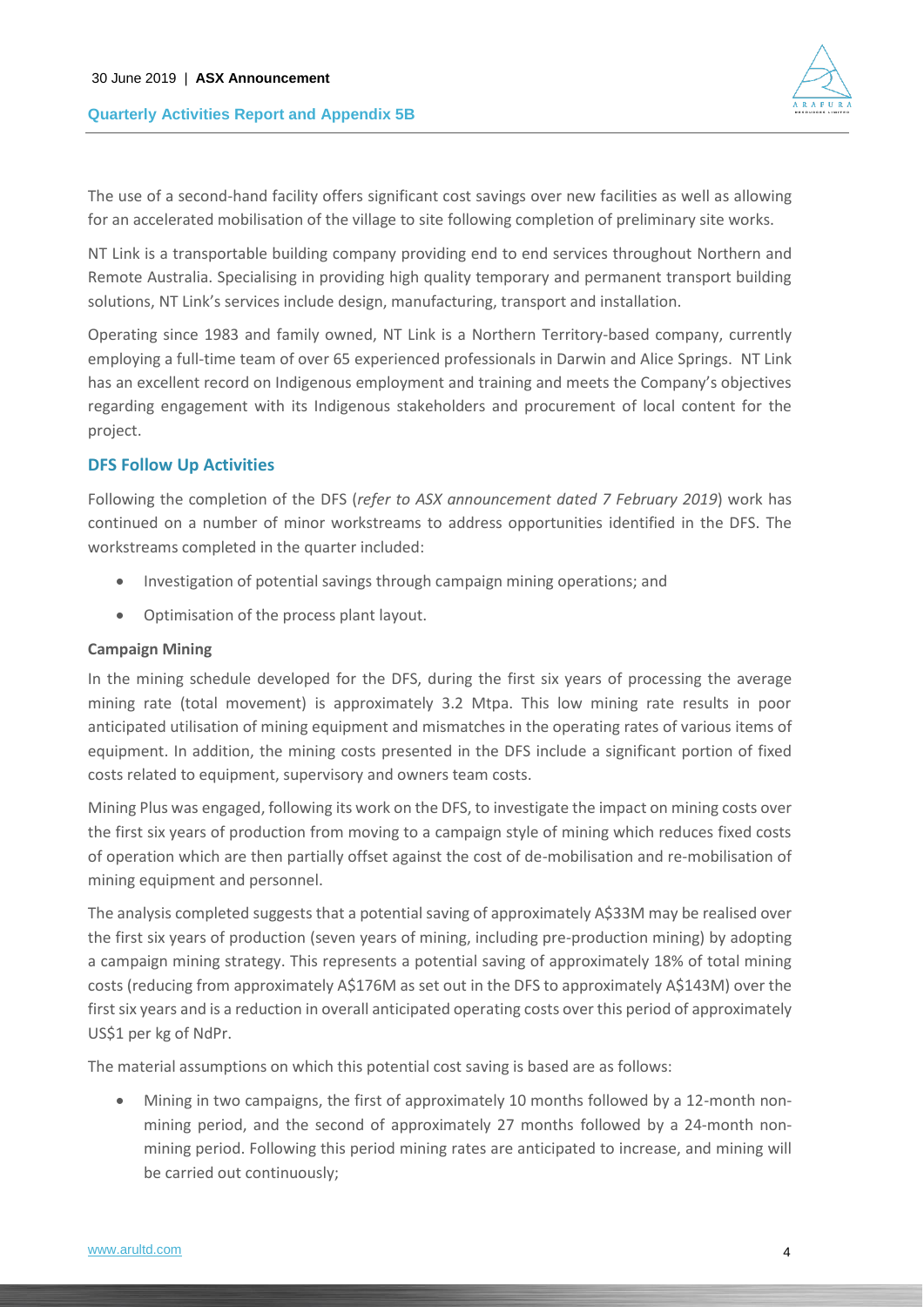



- The overall average mining rate (total movement) remaining the same (that is, approximately 3.2 Mtpa based on the Company's Mineral Resources and Ore Reserves);
- High level estimate of the mobilisation and de-mobilisation costs associated with each of the mining periods;
- Estimate of contract mine management costs based on consultant rates; and
- All other assumptions for mining unit rates as per the DFS.

The Mining Plus Campaign Mining Study<sup>1</sup> confirms that the potential cost savings are estimated at an accuracy of ± 25%, consistent with a pre-feasibility study. The detailed mine design, scheduling and mining contractor tendering will therefore be carried out, following production commitment, based on a campaign mining approach.

## **Layout Optimisation**

Following the completion of the DFS, Hatch was engaged to revisit the process plant layout and address a few minor issues that were identified. These matters included optimising the layout with respect to health and safety as well as operability, maintainability and constructability. In addition, various changes were made with the view to facilitating any future expansions as well as minimising up-front infrastructure to minimise capital cost.

The updated layout and documented reviews of the DFS layout will be used as the basis of the commencement of front-end engineering.

## **Mining Licence**

The four Mineral Lease (ML) applications for the Nolans Project remain in place over the mine, the process plant, the tailings and residue storage area, and the accommodation village. These applications will progress to grant when Arafura provides an executed Native Title agreement. There are three Native Title determinations over the project area: one group over the mine, another over the process plant and the eastern part of the project's borefield, and a further group over the western extent of the borefield.

The Company continues to engage with the Central Land Council (CLC) which is negotiating on behalf of the project site's Native Title holders. These discussions have centred on finalising negotiation protocols and the parties have progressed these activities while the CLC and its advisors have reviewed the results of the Nolans DFS.

The Northern Territory Government is expected to be in a position to grant the MLs for the project shortly after the execution of the Native Title agreement.

 $\overline{a}$ 

<sup>&</sup>lt;sup>1</sup> The Mining Plus Campaign Mining Study is based on lower-level technical and economic assessments and is insufficient to provide certainty that the conclusions reached will be realised. Further, the Company cautions that there is no certainty that the forecast financial information contained in the Mining Plus Campaign Mining Study will be realised.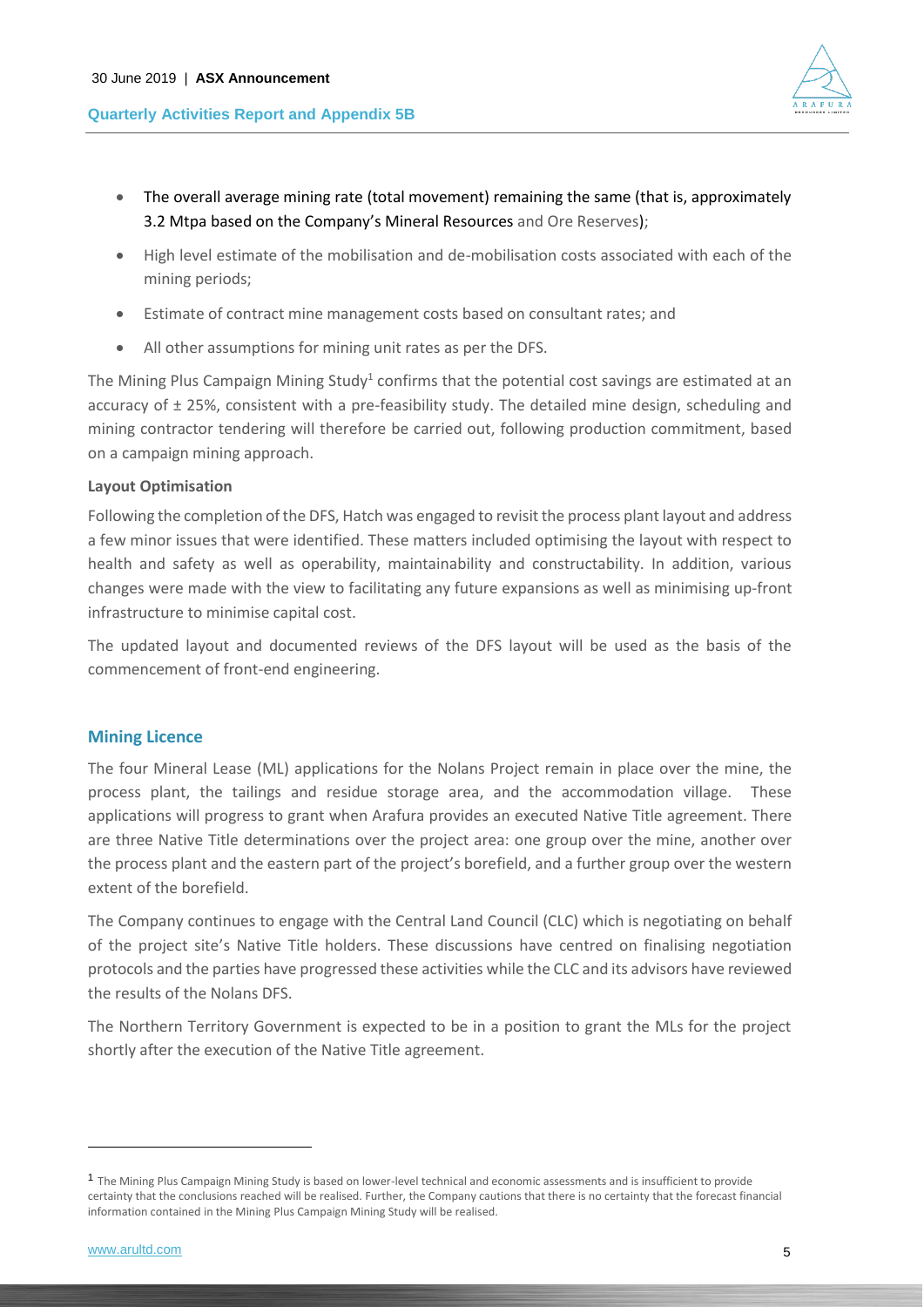



#### **Figure 1: Nolans Project Location**

## **Environment**

Environmental monitoring work is ongoing on the project site to ensure a comprehensive baseline data set is available for use in the future and to ensure compliance with the environmental approval conditions of the Northern Territory and Australian governments. During the quarter a further round of groundwater data was collected from monitoring bore data loggers to add to the existing dataset. Additionally, initial vegetation surveys were completed in parts of the borefield to inform on the possible occurrence of groundwater dependence ecosystems.

The water extraction license application for the project's water supply is being updated. This has been initiated as work completed on the project since the original application was lodged has resulted in an increase in annual water supply demand. In addition to this change, the Northern Territory Government has amended the Northern Territory *Water Act* which has resulted in modifications to the application process and the supporting information required. The reworked application is being done to meet these new legislative requirements. It is expected the final application will be lodged during the next quarter.

Key environmental and project development approvals were secured for the Nolans Project in May 2018 (*refer to ASX announcement 14 May 2018*). Arafura is preparing the project's Mining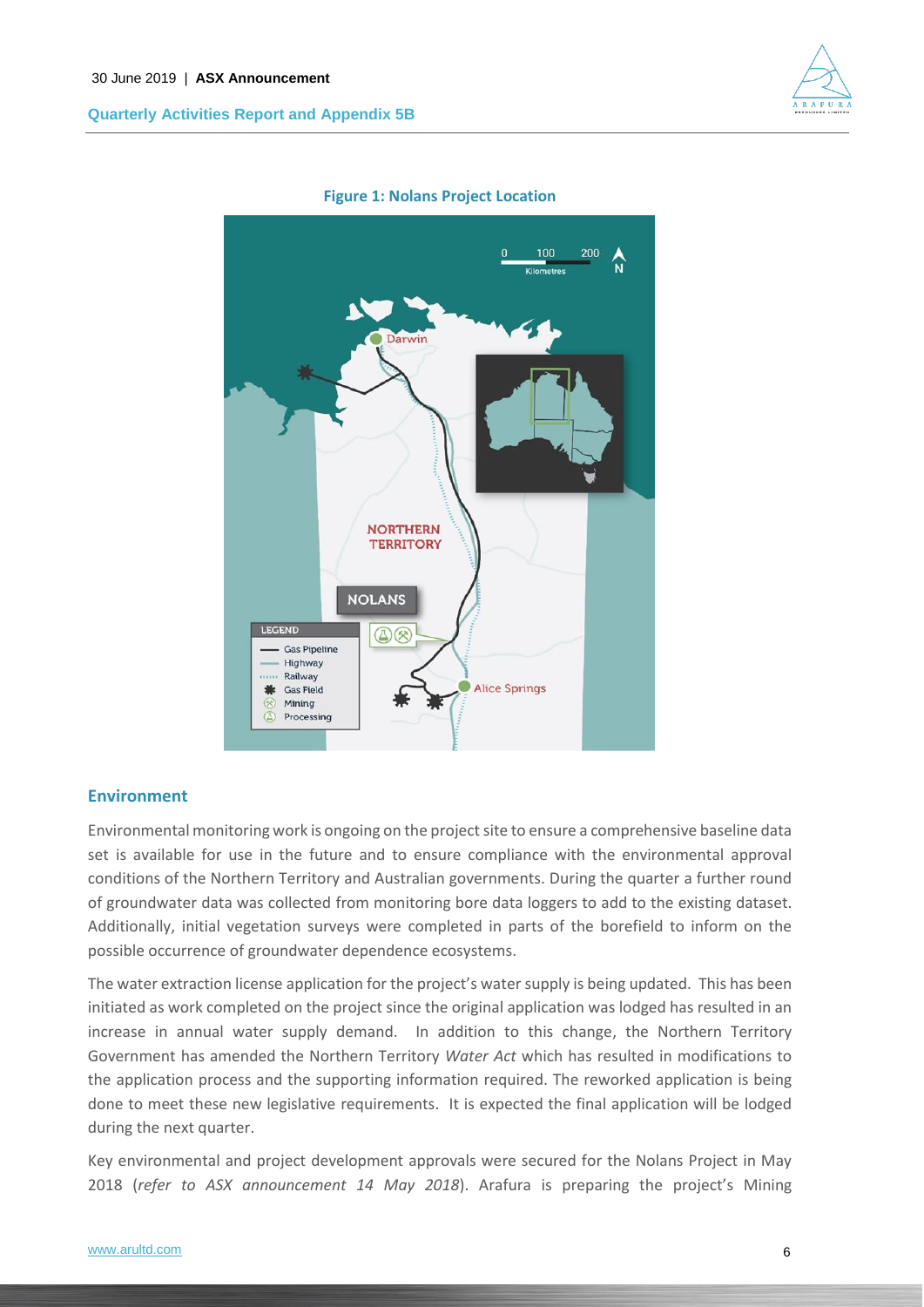

Management Plan (MMP) which details how the project will be managed during construction and the early part of operations to ensure compliance with approval and operational conditions. The MMP is expected to be lodged with the Northern Territory Department of Primary Industry and Resources in early 2020 for their review and authorisation. It will address a range of aspects such as:

- General Environmental Management;
- Groundwater & Surface Water Management;
- Biodiversity Management;
- Cultural & Heritage Management;
- Air & Dust Management;
- Fire Management;
- Erosion & Sediment Control;
- Hazardous Substance Management Plan;
- Emergency Response Management Plan;
- Traffic Management Plan;
- Weed Management Plan;
- Waste Management Plan;
- Radiation Management Plan; and
- Mine Closure Plan.

The approval of this MMP, along with the grant of the project's MLs, are prerequisites to the Company commencing any ground disturbing construction activities on the project site.

## **Project Development Timeline**

The completion of the DFS in February 2019 was a significant project milestone. However, production of final designs and detailed engineering to enable construction to commence as early as possible post project commitment represents a substantial body of work. Pre-execution readiness activities have continued through 2019 to enable efficient transition from feasibility to front-end engineering and design (FEED), and procurement and construction. On receipt of funds from the \$23.2 million capital raising the Company is looking to bring forward project commitment and FEED with the aim of facilitating commencement of procurement and early works construction activities shortly after production commitment and availability of project funding.

Subject to project funding the current indicative schedule for the Nolans Project to production isshown in **Error! Not a valid bookmark self-reference.**. This schedule targets first product shipment from Nolans in the December quarter 2022, subject to a number of factors, including project funding being obtained, product offtake being secured, completion of construction of required mining infrastructure, permitting, and other related activities being completed successfully.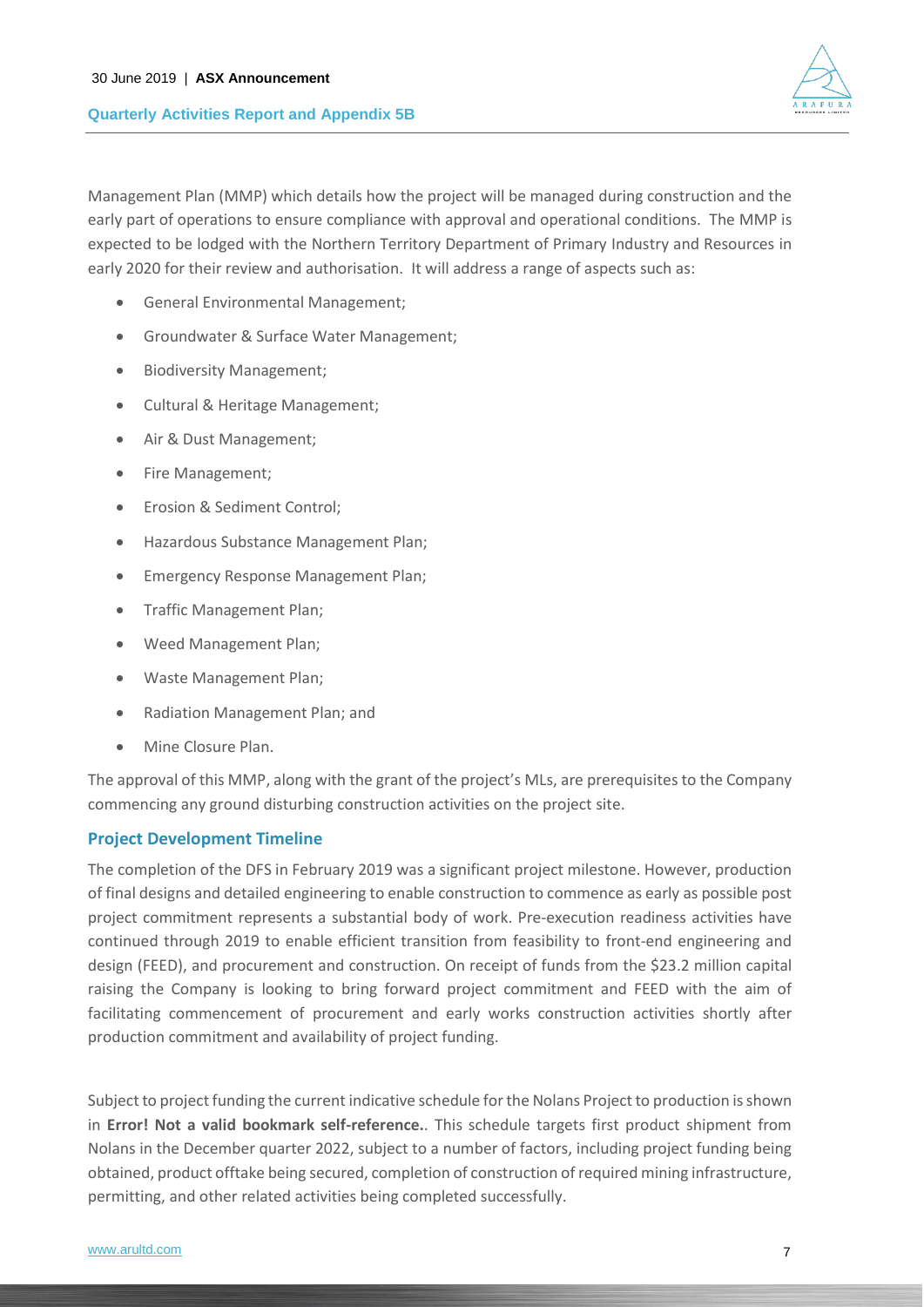

## **Table 1: Indicative Project Timeline**

*Estimate of times for Project and Production are indicative only and are subject to change*

|                                                                                                                                                                                                                                                                                   |      | In Principle<br>Native Title<br><b>Agreement</b> | <b>Project</b><br><b>Commitment</b> |      | <b>Early Works<br/>Construction &amp;</b><br><b>Procurement</b><br>start $*$ |                                             | <b>Process Plant</b><br><b>Construction</b><br>start |      |  |                                                 | <b>Process Plant</b><br>Commissioning<br>start |      | <b>Process Plant</b><br><b>Operations</b><br>start |  |
|-----------------------------------------------------------------------------------------------------------------------------------------------------------------------------------------------------------------------------------------------------------------------------------|------|--------------------------------------------------|-------------------------------------|------|------------------------------------------------------------------------------|---------------------------------------------|------------------------------------------------------|------|--|-------------------------------------------------|------------------------------------------------|------|----------------------------------------------------|--|
| <b>Activity</b>                                                                                                                                                                                                                                                                   | 2019 | JUL AUG SEP OCT NOV DEC JAN FEB MAR              | APR MAY JUN                         | 2020 |                                                                              | JUL AUG SEP OCT NOV DEC JAN FEB MAR APR MAY |                                                      | 2021 |  | JUN JUL AUG SEP OCT NOV DEC JAN FEB MAR APR MAY |                                                | 2022 | JUN JUL AUG SEP OCT NOV                            |  |
| <b>PERMITTING, FUNDING &amp; OFFTAKE</b>                                                                                                                                                                                                                                          |      |                                                  |                                     |      |                                                                              |                                             |                                                      |      |  |                                                 |                                                |      |                                                    |  |
| <b>Native Title Agreement</b>                                                                                                                                                                                                                                                     |      |                                                  |                                     |      |                                                                              |                                             |                                                      |      |  |                                                 |                                                |      |                                                    |  |
| <b>Mineral Lease Approval</b>                                                                                                                                                                                                                                                     |      |                                                  |                                     |      |                                                                              |                                             |                                                      |      |  |                                                 |                                                |      |                                                    |  |
| MMP Approval & Authority to Mine                                                                                                                                                                                                                                                  |      |                                                  |                                     |      |                                                                              |                                             |                                                      |      |  |                                                 |                                                |      |                                                    |  |
| <b>Water Extraction Licence Approval</b>                                                                                                                                                                                                                                          |      |                                                  |                                     |      |                                                                              |                                             |                                                      |      |  |                                                 |                                                |      |                                                    |  |
| <b>Product Offtake</b>                                                                                                                                                                                                                                                            |      |                                                  |                                     |      |                                                                              |                                             |                                                      |      |  |                                                 |                                                |      |                                                    |  |
| <b>Project Financing</b>                                                                                                                                                                                                                                                          |      |                                                  |                                     |      |                                                                              |                                             |                                                      |      |  |                                                 |                                                |      |                                                    |  |
| <b>EXECUTION READINESS</b>                                                                                                                                                                                                                                                        |      |                                                  |                                     |      |                                                                              |                                             |                                                      |      |  |                                                 |                                                |      |                                                    |  |
| Project Commencement, Set-up & Scoping                                                                                                                                                                                                                                            |      |                                                  |                                     |      |                                                                              |                                             |                                                      |      |  |                                                 |                                                |      |                                                    |  |
| <b>Contract Tendering</b>                                                                                                                                                                                                                                                         |      |                                                  |                                     |      |                                                                              |                                             |                                                      |      |  |                                                 |                                                |      |                                                    |  |
| <b>Contract Adjudication</b>                                                                                                                                                                                                                                                      |      |                                                  |                                     |      |                                                                              |                                             |                                                      |      |  |                                                 |                                                |      |                                                    |  |
| <b>Project Commitment</b>                                                                                                                                                                                                                                                         |      |                                                  |                                     |      |                                                                              |                                             |                                                      |      |  |                                                 |                                                |      |                                                    |  |
| <b>Contract Award</b>                                                                                                                                                                                                                                                             |      |                                                  |                                     |      |                                                                              |                                             |                                                      |      |  |                                                 |                                                |      |                                                    |  |
| <b>Production Commitment</b>                                                                                                                                                                                                                                                      |      |                                                  |                                     |      |                                                                              |                                             |                                                      |      |  |                                                 |                                                |      |                                                    |  |
| <b>EXECUTION &amp; OPERATIONAL READINESS</b>                                                                                                                                                                                                                                      |      |                                                  |                                     |      |                                                                              |                                             |                                                      |      |  |                                                 |                                                |      |                                                    |  |
| <b>Mobilise Owners Team</b>                                                                                                                                                                                                                                                       |      |                                                  |                                     |      |                                                                              |                                             |                                                      |      |  |                                                 |                                                |      |                                                    |  |
| <b>ENGINEERING DEVELOPMENT</b>                                                                                                                                                                                                                                                    |      |                                                  |                                     |      |                                                                              |                                             |                                                      |      |  |                                                 |                                                |      |                                                    |  |
| Front End Engineering & Design                                                                                                                                                                                                                                                    |      |                                                  |                                     |      |                                                                              |                                             |                                                      |      |  |                                                 |                                                |      |                                                    |  |
| <b>Process Plant Detailed Design</b>                                                                                                                                                                                                                                              |      |                                                  |                                     |      |                                                                              |                                             |                                                      |      |  |                                                 |                                                |      |                                                    |  |
| Non-Process Infrastructure Detailed Design                                                                                                                                                                                                                                        |      |                                                  |                                     |      |                                                                              |                                             |                                                      |      |  |                                                 |                                                |      |                                                    |  |
| <b>PROCUREMENT &amp; CONSTRUCTION</b>                                                                                                                                                                                                                                             |      |                                                  |                                     |      |                                                                              |                                             |                                                      |      |  |                                                 |                                                |      |                                                    |  |
| <b>Early Works Construction</b>                                                                                                                                                                                                                                                   |      |                                                  |                                     |      |                                                                              |                                             |                                                      |      |  |                                                 |                                                |      |                                                    |  |
| <b>Process Plant Construction</b>                                                                                                                                                                                                                                                 |      |                                                  |                                     |      |                                                                              |                                             |                                                      |      |  |                                                 |                                                |      |                                                    |  |
| Non-Process Infrastructure Construction                                                                                                                                                                                                                                           |      |                                                  |                                     |      |                                                                              |                                             |                                                      |      |  |                                                 |                                                |      |                                                    |  |
| <b>Mining</b>                                                                                                                                                                                                                                                                     |      |                                                  |                                     |      |                                                                              |                                             |                                                      |      |  |                                                 |                                                |      |                                                    |  |
| <b>COMMISSIONING</b>                                                                                                                                                                                                                                                              |      |                                                  |                                     |      |                                                                              |                                             |                                                      |      |  |                                                 |                                                |      |                                                    |  |
| <b>Process Plant Commissioning</b>                                                                                                                                                                                                                                                |      |                                                  |                                     |      |                                                                              |                                             |                                                      |      |  |                                                 |                                                |      |                                                    |  |
| <b>First Ore to Plant</b>                                                                                                                                                                                                                                                         |      |                                                  |                                     |      |                                                                              |                                             |                                                      |      |  |                                                 |                                                |      |                                                    |  |
| <b>First Product Shipment</b>                                                                                                                                                                                                                                                     |      |                                                  |                                     |      |                                                                              |                                             |                                                      |      |  |                                                 |                                                |      |                                                    |  |
| *Early Works Construction & Procurement to the items that follow are subject to:<br>- Product Offtake being secured<br>- Sufficient Project Funding secured<br>- Permitting and other related activities being completed<br>- Each previous activity being completed successfully |      |                                                  |                                     |      |                                                                              |                                             |                                                      |      |  |                                                 |                                                |      |                                                    |  |

Delays to commencing Early Works Construction will also impact the timing of Plant Construction and Commissioning.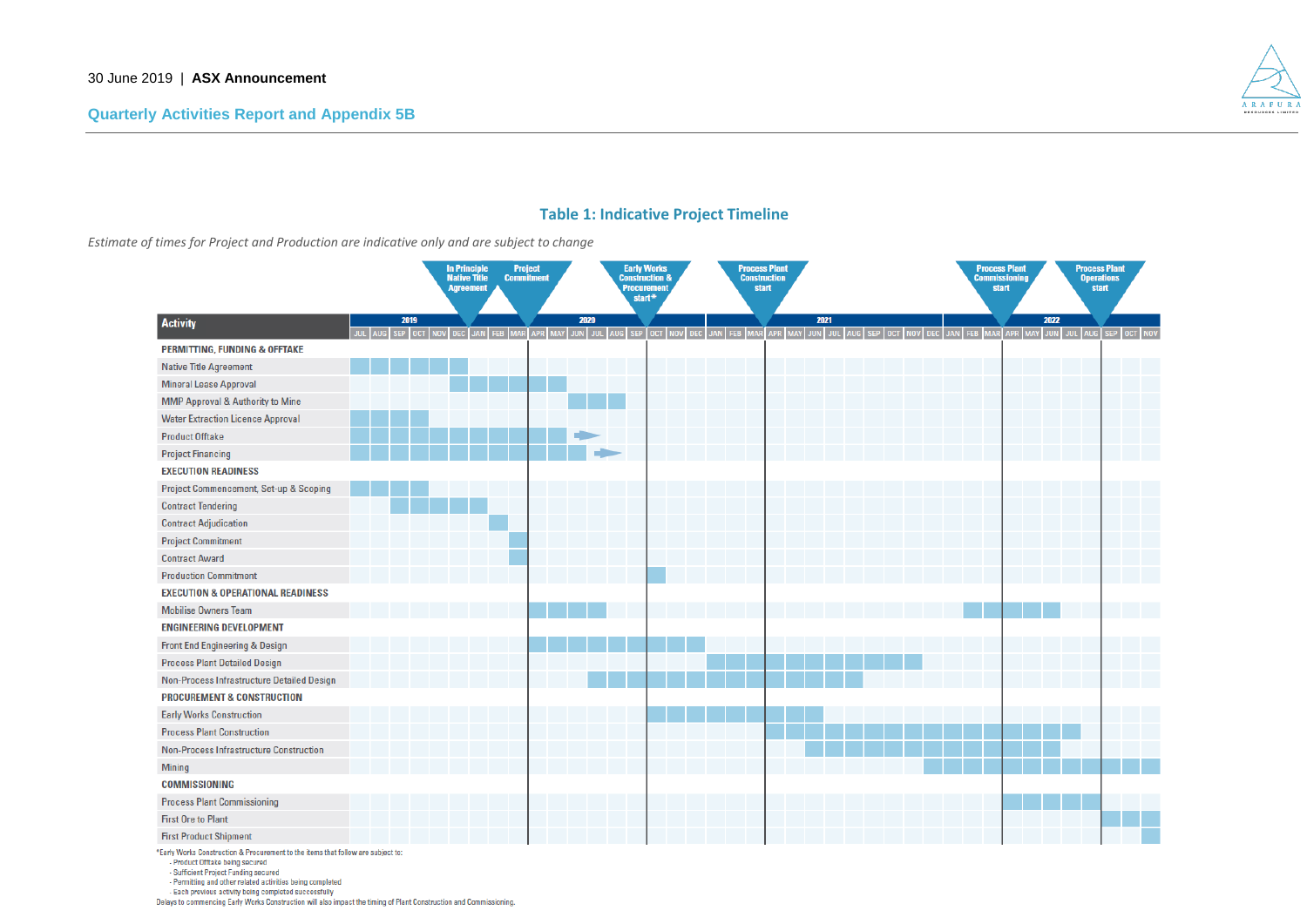

## **Community**

A workshop was held in Alice Springs in early April to seek input from stakeholders into the Company's local community engagement and employment strategy for the Nolans Project. Thirty-three participants attended from 24 organisations, representing government, non-government, community and industry bodies.

During the workshop a range of matters were discussed, and a strategy framework developed to ensure the Nolans Project delivers on the important issue of employment and engagement with local stakeholders. The unanimous sentiment from workshop participants was that the workshop was an outstanding success which brought together first-time stakeholders and Arafura to openly discuss, listen and resolve a pathway to maximise local participation in the project.



**Figure 2: Alice Springs - Developing a Local Employment and Engagement Strategy**

#### **Local Engagement**

Engagement continues with the Alice Springs community and recently Arafura participated in the Regional Economic Development Committee (REDC) forum to discuss opportunities and impediments to development in the Northern Territory and particularly in Central Australia. The forum was well attended by local business and local Northern Territory Government agency heads. Arafura continues to receive significant support from the local community and at this forum, the REDC Chair publicly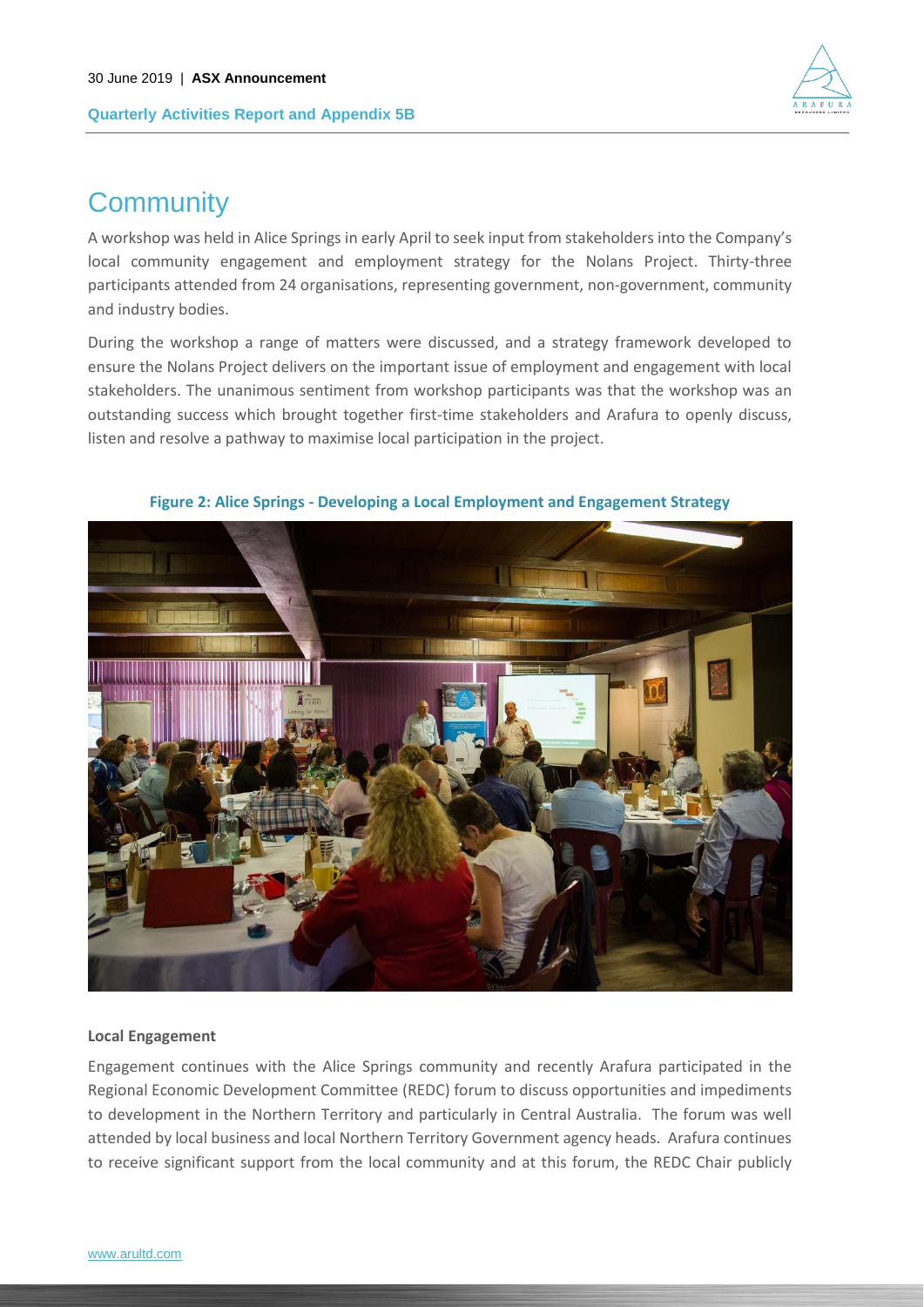

praised Arafura's ongoing efforts to inform and engage with all sectors of the local community and the opportunities that the development of the Nolans Project will present for the local community.

The Alice Springs Show was held during 5-6 July and Arafura participated for the fourth year running by providing a display booth focused on the Nolans Project and rare earth applications. Local interest in the project has grown with its continued development. Arafura is appreciative of the strong level of support it receives from the local community.

## NdPr Oxide and Other Products

## **Marketing & Offtake**

Arafura is primarily focused on advancing negotiations towards binding offtake agreements for its NdPr oxide product which is a key raw material feedstock for the Neodymium Iron Boron (NdFeB) magnet alloy market. The Company's NdPr oxide marketing strategy is underpinned by targeting customers in the high growth NdFeB permanent magnet supply chain for electric vehicles (EV), clean energy and factory automation. The potential for NdPr supply imbalance will be more pronounced for supply chain stakeholders not aligned with the *Made in China 2025* strategy. Marketing efforts are focused on customers incentivised to reduce their Chinese NdPr supply risk. Target customers include:

- Japan NdFeB magnet manufacturers and trading houses for eventual use in the Japanese automotive sector and in factory automation;
- Europe and South Korea Automotive, OEMs, wind turbine and consumer electronics makers diversifying NdPr supply risk and seeking product traceability; and
- China Tier one NdFeB magnet manufacturers that have significant export sales to Europe, Japan and the USA.

Several meetings and engagements during the period were focused on key counterparties in Europe. The emerging interest in EVs from governments, consumers and manufactures in the European automotive sector has many groups along the supply chain assessing their long-term procurement needs for NdFeB magnet alloy requirements for EV traction motors. The expected competition for raw materials created through China's ambitious EV objectives and the US-China trade war has placed greater emphasis on security of supply in Europe and beyond.

Whilst completing customer visits in Europe, the Company also attended the Global Rare Earth Industry Association (GloREIA) conference. REIA is a European Union (EU) sponsored organisation funded by European Institute of Innovation and Technology (EIT) Raw Materials. The objective of EIT Raw Materials is sustainable competitiveness for minerals, metals and materials along the value chain. The objective of REIA is to develop strategies for a more synergistic supply chain and reduce fragmentation for rare earths for use in European manufacturing. The Company delivered a presentation at the GloREIA conference under the topic of diversity and sustainable supply.

In addition to meetings with potential customers, the Company also participated in an Austrade hosted Critical Minerals Business Delegation to the UK, Belgium, France and Germany. The delegation met with UK and EU representatives focused on critical minerals policy, industry organisations focused on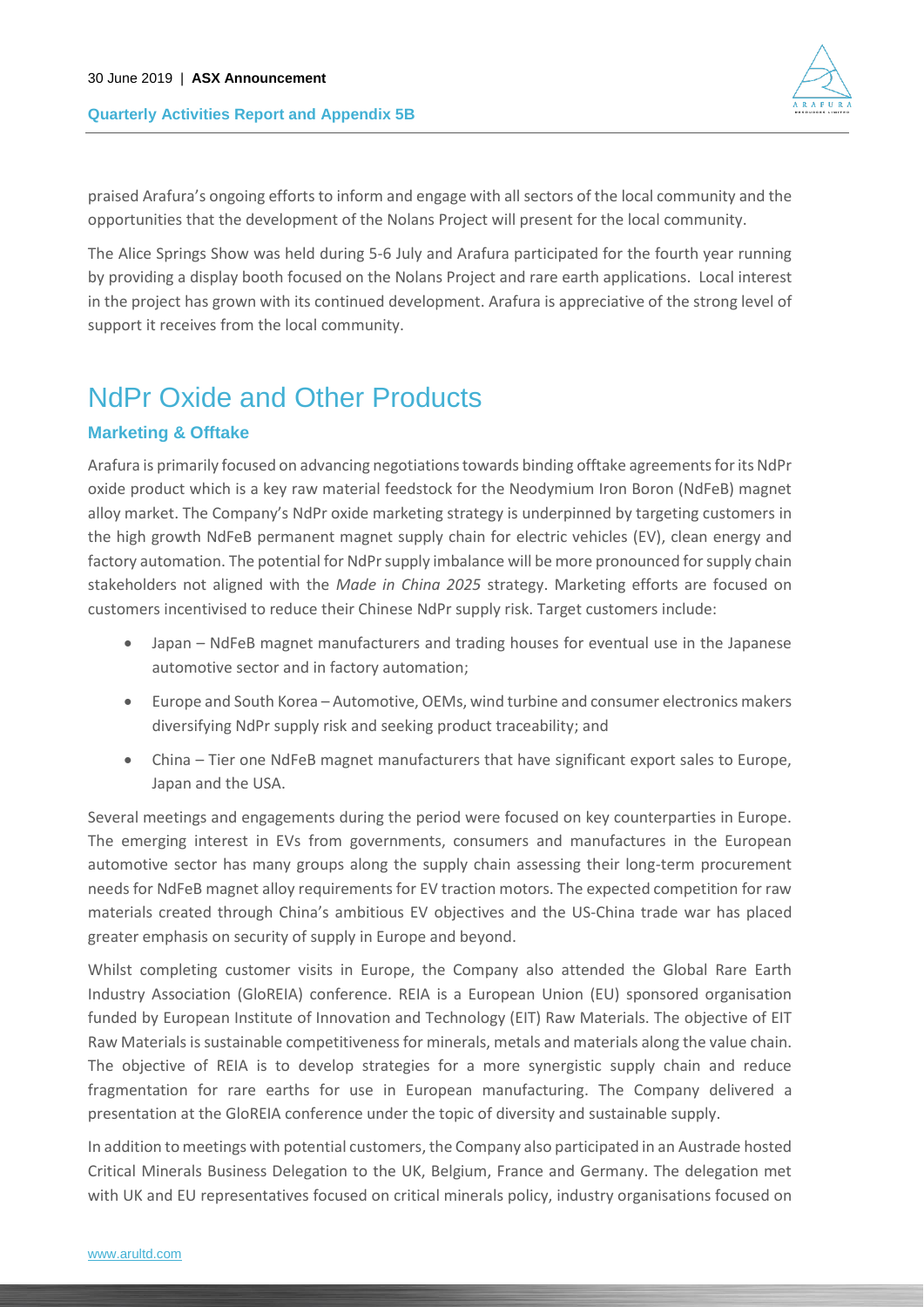

strategic metals value chains, and individual industrial groups and representatives from original equipment manufacturers (OEMs) and industrial groups focused on procurement for EV materials.

[Table 2](#page-10-0) below shows an overview of Arafura's rare earths product distribution plan and the status of its offtake negotiations.

<span id="page-10-0"></span>

| <b>Customer / Target Region</b>                                    | Amount (tonnes p.a.)                                                        | <b>Offtake Status</b> | Proportion<br>of Revenue 1 |  |  |  |  |  |
|--------------------------------------------------------------------|-----------------------------------------------------------------------------|-----------------------|----------------------------|--|--|--|--|--|
|                                                                    | NdPr Oxide - targeting contracts with NdFeB magnet companies &/or end users |                       |                            |  |  |  |  |  |
| JingCi Material Science Co.                                        | 900                                                                         | <b>MoU</b>            |                            |  |  |  |  |  |
| China                                                              |                                                                             |                       |                            |  |  |  |  |  |
| Japan                                                              |                                                                             |                       | 96%                        |  |  |  |  |  |
| South Korea                                                        | 3,457                                                                       | In progress           |                            |  |  |  |  |  |
| Europe                                                             |                                                                             |                       |                            |  |  |  |  |  |
| SEG-HRE Carbonate - targeting contracts with rare earth processors |                                                                             |                       |                            |  |  |  |  |  |
| China                                                              |                                                                             |                       |                            |  |  |  |  |  |
| Japan                                                              | 606 (TREO equivalent)                                                       | In progress           | 1%                         |  |  |  |  |  |
| Cerium Hydroxide – targeting contracts with rare earth processors  |                                                                             |                       |                            |  |  |  |  |  |
| Baotou Xinyuan Rare Earth Hi-tech                                  | 8,383 (TREO equivalent)                                                     | MoU                   | 3%                         |  |  |  |  |  |

#### **Table 2: Rare Earths Product Distribution Plan**

*From rare earth products only*

## **NdPr Market**

An initial decline in NdPr oxide prices during April was in part due to changes to the Chinese VAT imposed on rare earths decreasing from 16% to 13% and softer trade. Rare earth prices rebounded strongly during May and the NdPr oxide price recovered by 27% over the previous month.

Rare earth prices have increased on reports that China is considering banning the export of rare earths to the USA as trade tensions continue between the two nations. China, the world's largest producer and exporter of rare earths, exported 55,000 tonnes of rare earths in 2018 according to the Association of China Rare Earth Industry (ACREI). The USA is one of the largest importers of rare earths which are critical for the North American supply chain, US defense applications, and industrial applications including EV motors and wind turbines.

China's president Xi Jinping toured JL MAG Rare-Earth Co Ltd's magnet factory in Jiangxi province where he discussed the China-USA trade war with the local media. The visit had an immediate impact on the Chinese rare earths market and highlighted any global supply cut-off would be devasting to the rest of the world's high-tech industry. The fundamental drivers for NdPr demand for use in NdFeB permanent magnets remain positive.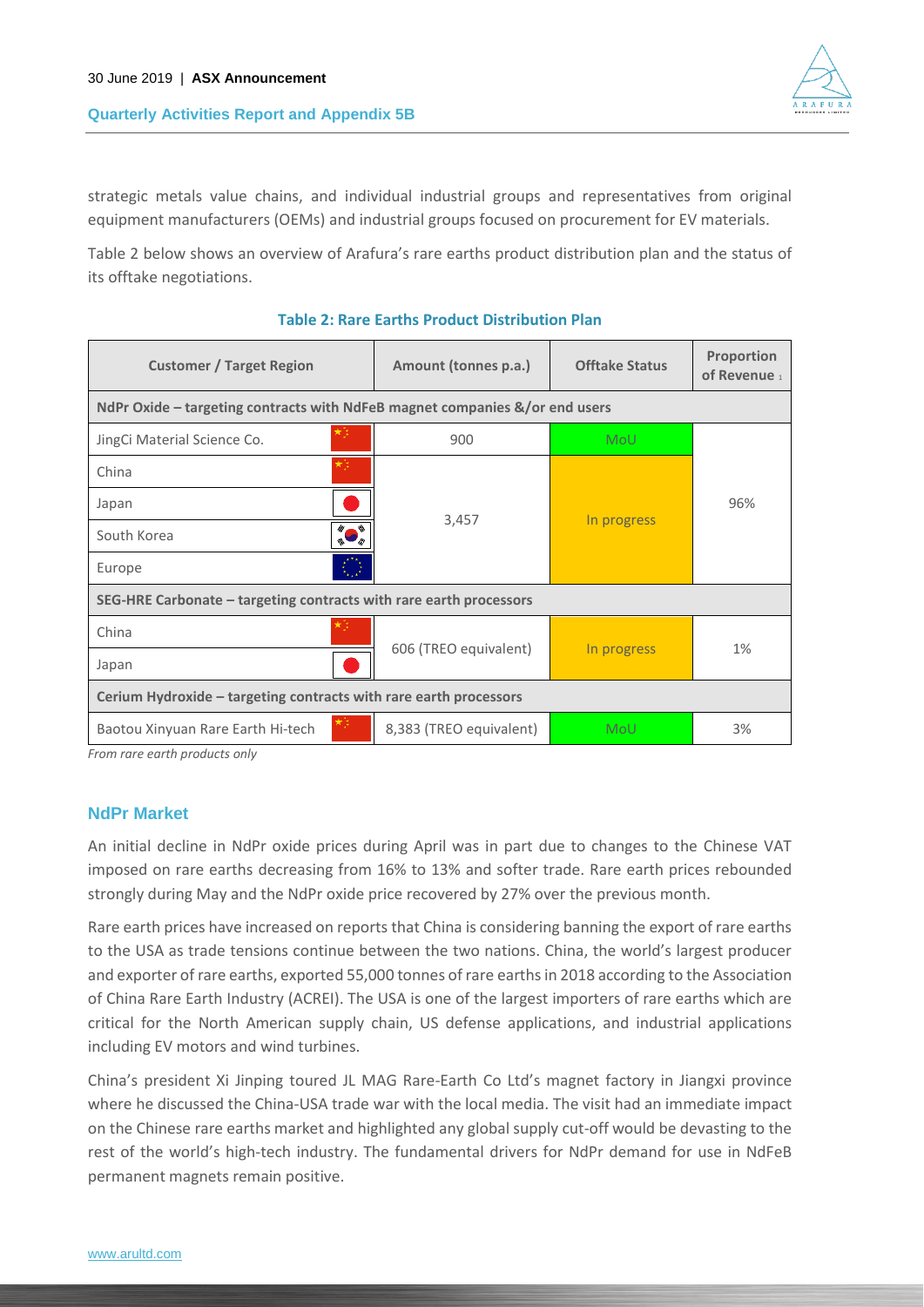





*Source: Asian Metal*

## **NdPr Substitution**

In 2018, 93% of new EVs were powered by NdFeB traction motors (permanent magnet motors - PMMs). These are more power dense than any other type of electric motor giving more power per unit of mass and volume and offering greater efficiency than alternatives when compared over all driving conditions. The main alternative to PMMs in EVs are induction motors. Induction motors contain no permanent magnets and are cheaper. However, whereas PMM's componentry is exposed to the rare earth mineral market, induction motors come at the cost of reduced efficiency. So, what is the magnitude of each risk in terms of cost per average sized motor?

The global sales-weighted average PMM was 71 kW and contained 1.35 kilograms of NdFeB magnets in 2017, 32% of which was NdPr oxide. At an NdPr oxide market price of US\$40/kg this represents US\$17.20 in value. With the motor costing in the vicinity of US\$600, the NdPr component represents approximately 3% of value. [Figure 4](#page-12-0) shows this scenario and the effect of a doubling in NdPr oxide market price.

The alternative induction motor is cheaper but is also less efficient, meaning that a larger battery would be required to match the mileage achievable by a similar sized PMM. For a modest sized battery pack of 40 kWh, this would equate to an additional 6 kWh in capacity. With battery pack costs averaging US\$176/kWh in 2018, this adds an additional US\$1,056 to each induction powered vehicle.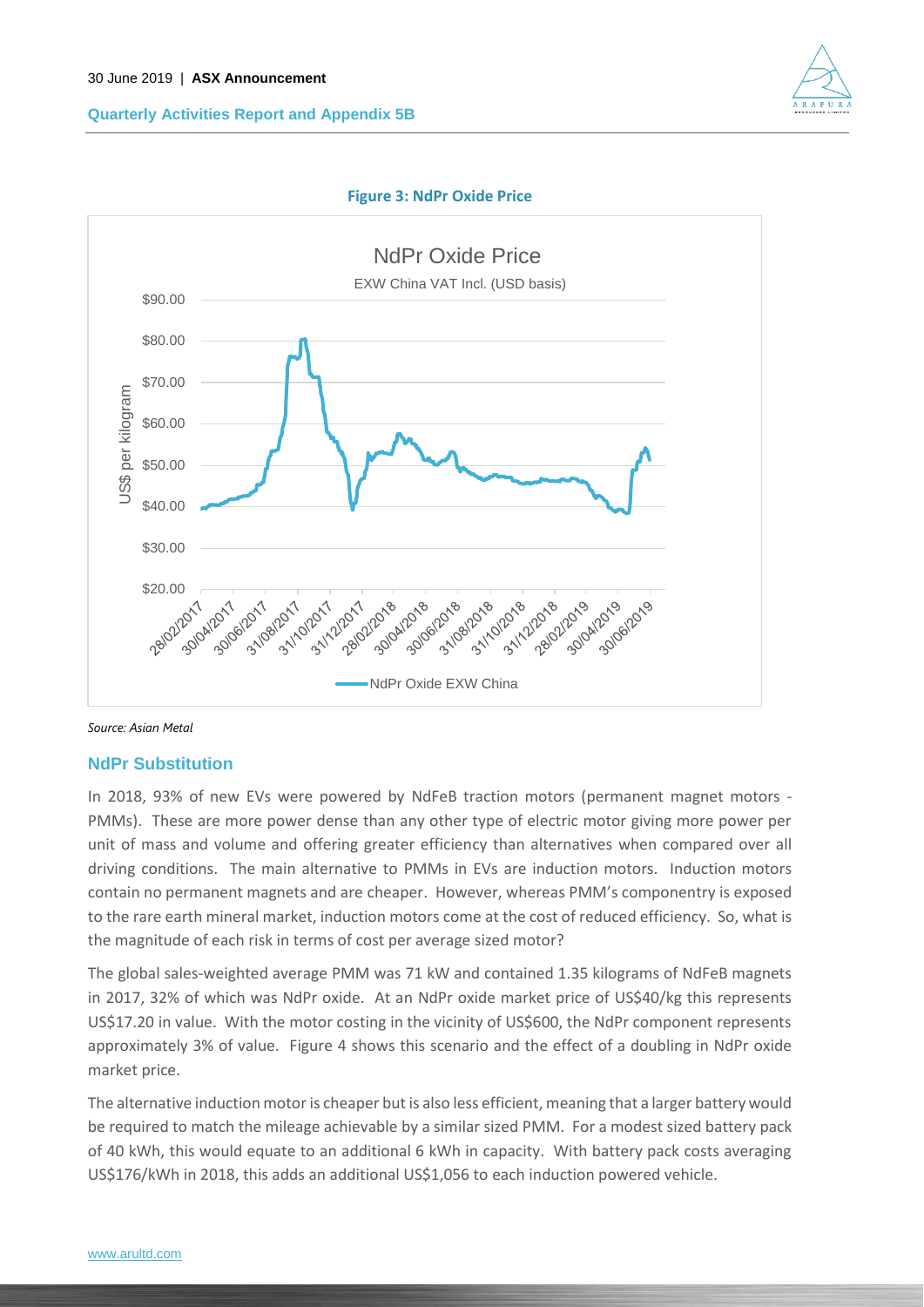

This analysis, which is captured below i[n Figure 4,](#page-12-0) shows that the key economic driver for an EV is the cost of the battery. The cost benefit of smaller battery packs afforded by PMMs far outweighs any exposure to fluctuations in NdPr oxide price. It is Arafura's view based on its market engagement that some EV procurement analysis and NdPr market forecasts has not fully accounted for the loss of energy efficiency and flow on effect to other components in assessing NdPr substitution. Arafura's experience is that EV industry participants are now putting significant resources into supply chain mapping with greater emphasis being placed on energy efficiency.

<span id="page-12-0"></span>

## **Figure 4: Average Electric Passenger Vehicle Motor Costs**

## **Reduction of Rare Earths in NdFeB Magnets?**

Fears over the risk of China restricting rare earth exports has increased the focus on rare earth substitution in NdFeB magnets. A recent Bloomberg article referenced comments by Toshiyuki Inouchi of Tokyo-based Hitachi Metals Ltd, who noted that following the 2010 restriction of rare earth exports Hitachi successfully invested in R&D efforts to significantly reduce the use of the heavy rare earth dysprosium (Dy). The addition of Dy to NdFeB enables the magnet to operate efficiently at higher temperatures. Hitachi has reduced the volume of Dy in NdFeB by half and produces magnets with significantly reduced or no Dy for specific applications.

In Arafura's experience the reduction in Dy is sometimes incorrectly referred to as the removal of rare earths from magnets. Hitachi has been developing its magnet materials business unit procuring NdPr from non-China sources and reducing its reliance on China-sourced Dy. Inouchi further noted that Hitachi magnet production will need to expand by 10% to 15% on an annual basis, led by growth in the automotive sector.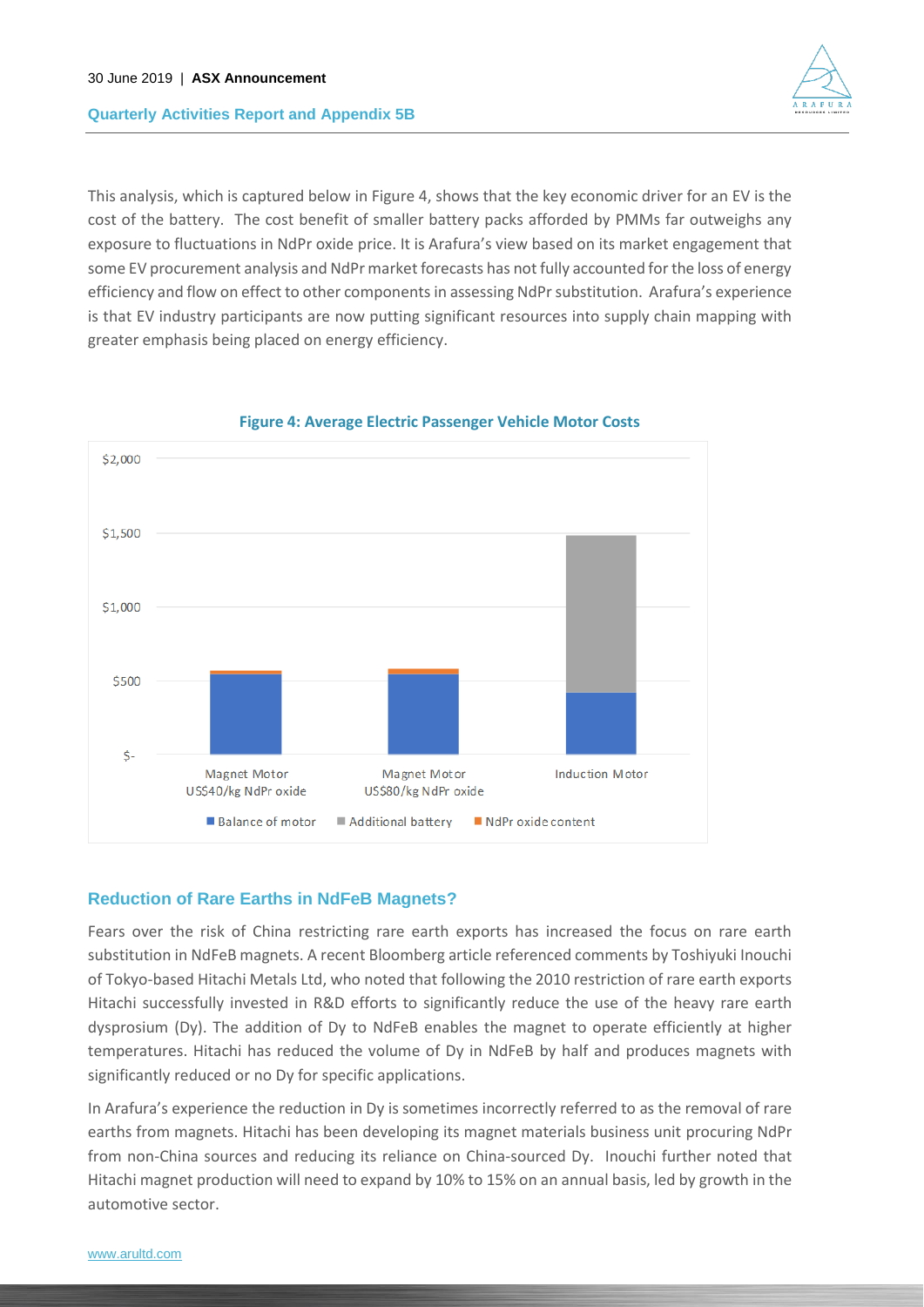

## Project Funding

Potential capital sources for project funding include equity, debt, joint venture and project selldown to a strategic investor. Pivotal to project funding will be the advancement of offtake agreements. Engagement with potential funding partners is linked with long term strategic offtake into the NdFeB supply chain along with the procurement of high value specialist equipment. These activities are ongoing and running in parallel with offtake discussions for NdPr oxide. During the quarter and concurrently with offtake activities in Europe, the Company held meetings with several European investment banks.

## **Exploration**

## **Bonya Joint Venture (Tungsten; Base and Precious Metals; Vanadium)**

EL 29701 (Bonya Project) is located 280 kilometres north-east of Alice Springs. Arafura holds a 60% joint venture (JV) interest in the Bonya Project and Thor Mining Plc (Thor) (AIM,ASX: THR) holds 40% with Thor acting as the project manager. The project is located adjacent to Thor's Molyhil Tungsten-Molybdenum (W-Mo) development project (Figure 5: **[EL32167 Jervois Vanadium](#page-14-0)**). Thor completed an updated feasibility study on Molyhil in 2018.

## **Bonya Tungsten**

In April Arafura and Thor completed first-pass exploration at Bonya which included costeaning and shallow reverse circulation (RC) drilling. The focus of the program was 2,184 metres of RC drilling at the Jericho, Samarkand, Tashkent and White Violet tungsten prospects, producing encouraging tungsten and copper intercepts at White Violet and Samarkand. In June, Arafura and Thor reported laboratory assays from the program (*refer to ASX announcements 24 and 26 June 2019*). The best results were:

## **White Violet**

- 27m @ 0.29% WO<sub>3</sub> from 35m including 16m at 0.31% Cu from 43m and 7m @ 0.2% WO<sub>3</sub> from 67m; hole 19RC020;
- 12m @ 0.67% WO<sub>3</sub> from 46m; 25m @ 0.39% WO<sub>3</sub> from 63m and; 5m @ 0.1%WO<sub>3</sub> from 96m; hole 19RC021; and
- **29m @ 0.70% WO<sup>3</sup> from 81m**; including **13m at 1.13% WO<sup>3</sup>** from 91m; hole 19RC022.

## **Samarkand**

- 13m  $@$  0.48% WO<sub>3</sub> from 19m; hole 19RC026;
- 8m  $@$  0.45% WO<sub>3</sub> from 38m; hole 19RC028;
- 5m  $\omega$  0.36% Cu from 9m including 2m  $\omega$  0.23% WO<sub>3</sub>; hole 19RC029; and
- **12m @ 0.77% Cu** from 22m; **7m @ 1.23% Cu** from 37m; **9m @ 0.74% WO<sup>3</sup>** from 64 m including 2m @ 0.2% Cu from 69m; hole 19RC030.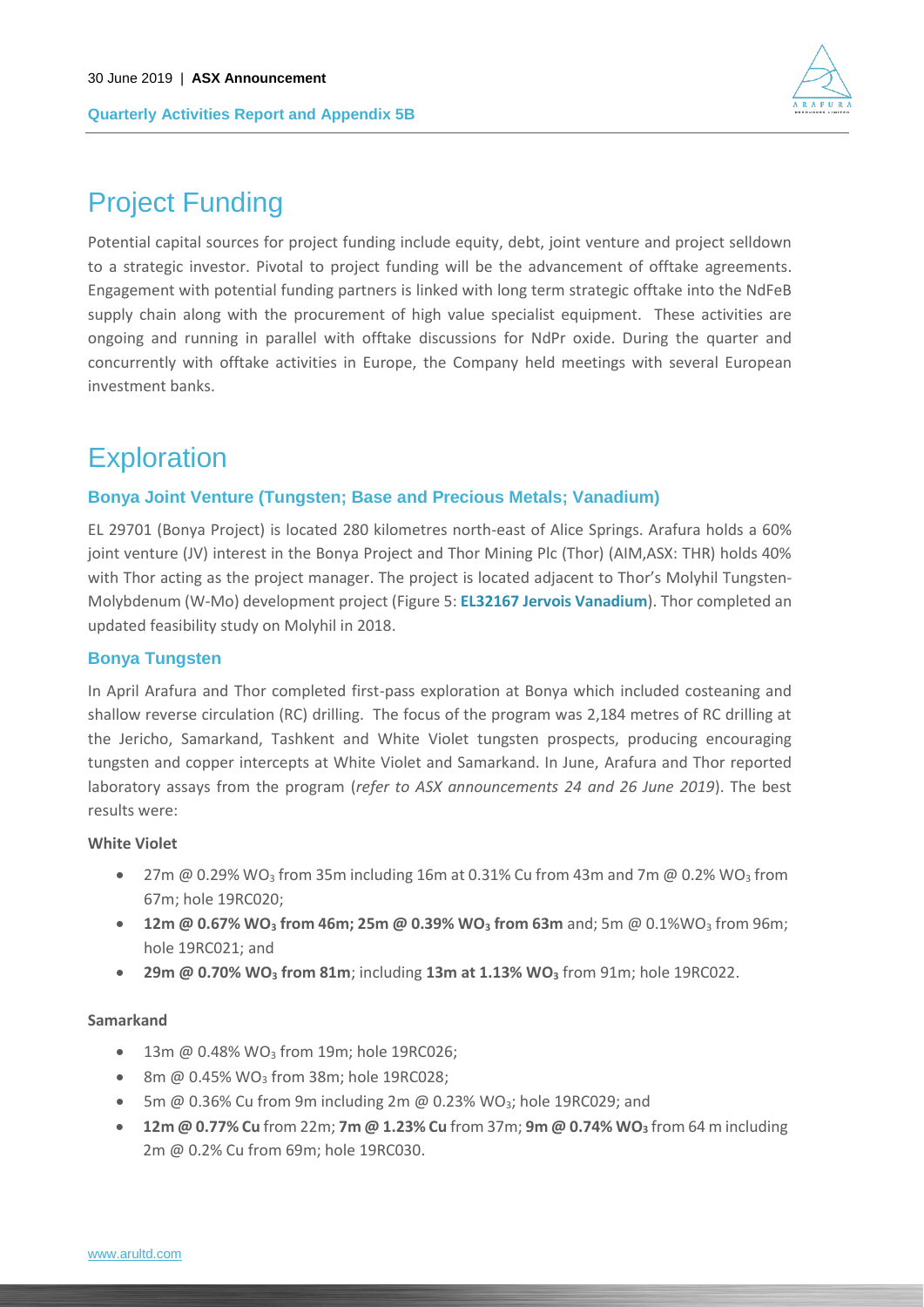

Planning is underway for a follow-up exploration program targeting an estimation of Mineral Resources at White Violet and Samarkand.

## **Jervois Vanadium**

During the quarter Arafura and Thor completed a strategic review to assess development options for the Jervois Vanadium Project, held in a JV between Arafura (60%) and Thor (40%). To facilitate future development of this opportunity the eastern portion of EL29701 was assigned a new EL number (EL 32167) (see Figure 5).

Planned subsequent steps for the project include the following:

- Resource drilling at the Casper, RD, and Coco magnetite-hosted vanadium prospects;
- Drill testing of additional airborne magnetic targets; and
- Follow up of historic gold and platinum group element drill intersections.

Subject to successful outcomes from these activities, next steps would include detailed metallurgical testwork and other technical activities, plus environmental and social impact studies aimed at progressing feasibility and mine development permitting.

The JV plans to actively seek third party project investment in the Jervois Vanadium Project, with all potential options canvassed, to take this exciting project opportunity forward.

<span id="page-14-0"></span>

## **Figure 5: EL32167 Jervois Vanadium**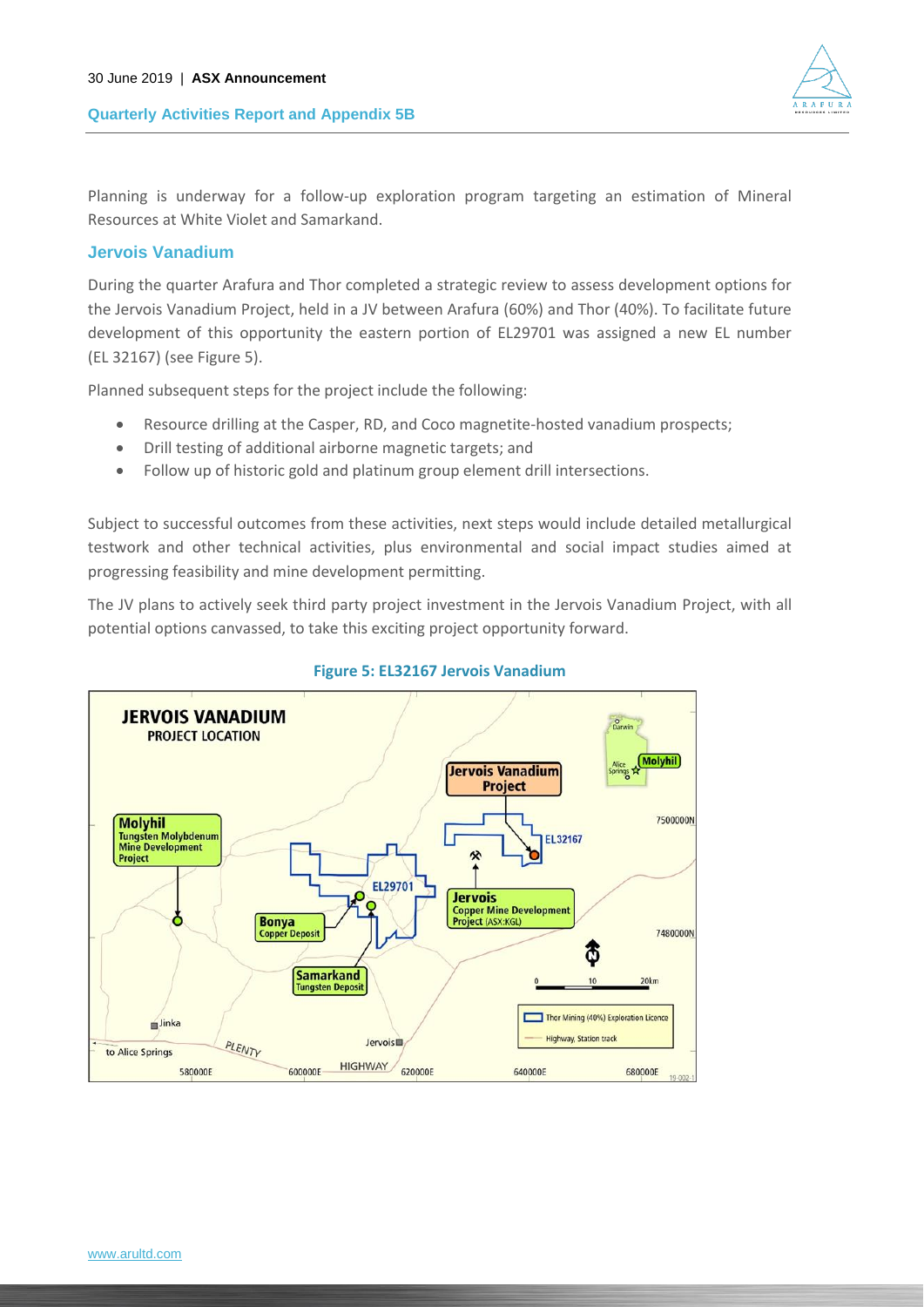

## **Corporate**

## **Cash Position**

Arafura had \$5.4 million in cash reserves at 30 June 2019. When combined with \$23.2 million from the recently completed entitlement offer, this places the Company in a strong position to accelerate the development of its 100%-owned and Australian-domiciled Nolans Project.

For the quarter ended 30 June 2019 average monthly cash expenditure from operating activities was \$0.8 million compared with \$1.4 million for the March 2019 quarter and \$1.0m forecast in the Appendix 5B for the period ended 31 March 2019.

## **Nolans Project Mineral Resources and Ore Reserves**

The information in this report that relates to Mineral Resources was released in an ASX announcement dated 7 June 2017 (Detailed Resource Assessment Completed) and was completed in accordance with the guidelines of the JORC Code (2012). The information in this report that relates to Ore Reserves was released in an ASX announcement dated 7 February 2019 (Nolans Project Definitive Feasibility Study) and was completed in accordance with the guidelines of the JORC Code (2012).

Arafura confirms that it is not aware of any new information or data that materially affects the information included in these original market announcements and that all material assumptions and technical parameters underpinning the estimates in the original market announcements continue to apply and have not materially changed. Arafura confirms that the form and context in which the Competent Person's findings are represented have not been materially modified from the original market announcements.

| <b>RESOURCES</b> | TONNES (m) | <b>RARE EARTHS TREO %</b> | <b>PHOSPHATE <math>P_2O_5</math> %</b> | <b>NdPr Enrichment %</b> |
|------------------|------------|---------------------------|----------------------------------------|--------------------------|
| Measured         | 4.9        | 3.2                       | 13                                     | 26.1                     |
| Indicated        | 30         | 2.7                       | 12                                     | 26.4                     |
| Inferred         | 21         | 2.3                       | 10                                     | 26.5                     |
| <b>TOTAL</b>     | 56         | 2.6                       | 11                                     | 26.4                     |

## **Mineral Resources**

*As announced on 7 June 2017. 1.0% TREO cut-off grade. Numbers may not compute exactly due to rounding. "NdPr enrichment" is the proportion of TREO comprising Nd2O3 and Pr6O11.*

| <b>RESERVES</b> | TONNES (m) | <b>RARE EARTHS TREO %</b> | <b>PHOSPHATE P<sub>2</sub>O<sub>5</sub> %</b> | <b>NdPr Enrichment %</b> |
|-----------------|------------|---------------------------|-----------------------------------------------|--------------------------|
| Proved          | 4.3        | 3.1                       | 13                                            | 26.1                     |
| Probable        | 14.9       | 2.9                       | 13                                            | 26.5                     |
| <b>TOTAL</b>    | 19.2       | 3.0                       | 13                                            | 26.4                     |

## **Ore Reserves**

*As announced on 7 February 2019. Numbers may not compute exactly due to rounding. "NdPr enrichment" is the proportion of TREO comprising Nd2O<sup>3</sup> and Pr6O11.*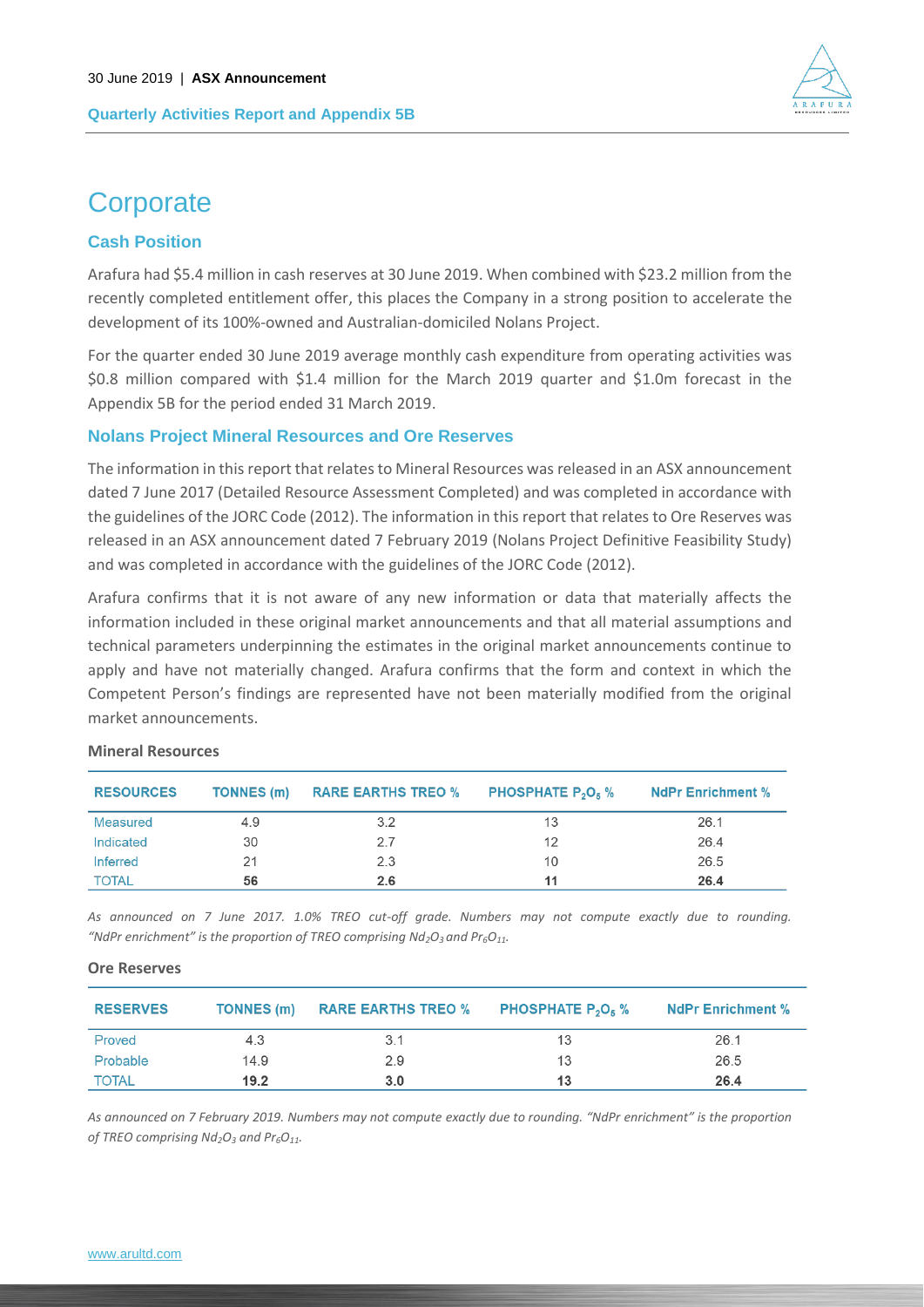

## **Bonya Competent Persons Statement**

The information in this report that relates to Bonya exploration results is based on information compiled by Richard Bradey, who holds a BSc in Applied Geology and an MSc in Natural Resource Management and who is a Member of The Australasian Institute of Mining and Metallurgy. Mr Bradey is an employee of Thor Mining PLC. He has sufficient experience which is relevant to the style of mineralisation and type of deposit under consideration and to the activity which he is undertaking to qualify as a Competent Person as defined in the 2012 Edition of the 'Australasian Code for Reporting of Exploration Results, Mineral Resources and Ore Reserves' (JORC Code 2012). Mr Bradey consents to the inclusion in this report of the matters based on his information in the form and context in which it appears.

#### **Forward Looking Statements**

This announcement includes forward-looking statements. These statements relate to the Company's expectations, beliefs, intentions or strategies regarding the future. These statements can be identified by the use of words like "will", "progress", "anticipate", "intend", "expect", "may", "seek", "towards", "enable" and similar words or expressions containing same.

The forward-looking statements reflect the Company's views and assumptions with respect to future events as of the date of this announcement and are subject to a variety of unpredictable risks, uncertainties, and other unknowns. Actual and future results and trends could differ materially from those set forth in such statements due to various factors, many of which are beyond our ability to control or predict. Given these uncertainties, no one should place undue reliance on any forward looking statements attributable to the Company, or any of its affiliates or persons acting on its behalf. The Company does not undertake any obligation to update or revise any forward-looking statements, whether as a result of new information, future events or otherwise. Neither the Company nor any other person, gives any representation, warranty, assurance, nor will guarantee that the occurrence of the events expressed or implied in any forward-looking statement will actually occur. To the maximum extent permitted by law, the Company and each of its advisors, affiliates, related bodies corporate, directors, officers, partners, employees and agents disclaim any responsibility for the accuracy or completeness of any forward-looking statements whether as a result of new information, future events or results or otherwise.

#### **Compliance Statement – Mineral Resources**

The Mineral Resources estimates referred to in this announcement (and which were used in the Mining Plus Study) are contained in Arafura's ASX announcement dated 7 June 2019 (Detailed Resource Assessment Completed) available to view at www.asx.com.au, and were completed in accordance with the guidelines of the JORC Code (2012). Arafura confirms that it is not aware of any new information or data that materially affects the information included in the original market announcement and that all material assumptions and technical parameters underpinning the Mineral Resources estimates in the relevant announcement continue to apply and have not materially changed. Arafura confirms that the form and content in which the Competent Person's findings are presented have not been materially modified from the original market announcement.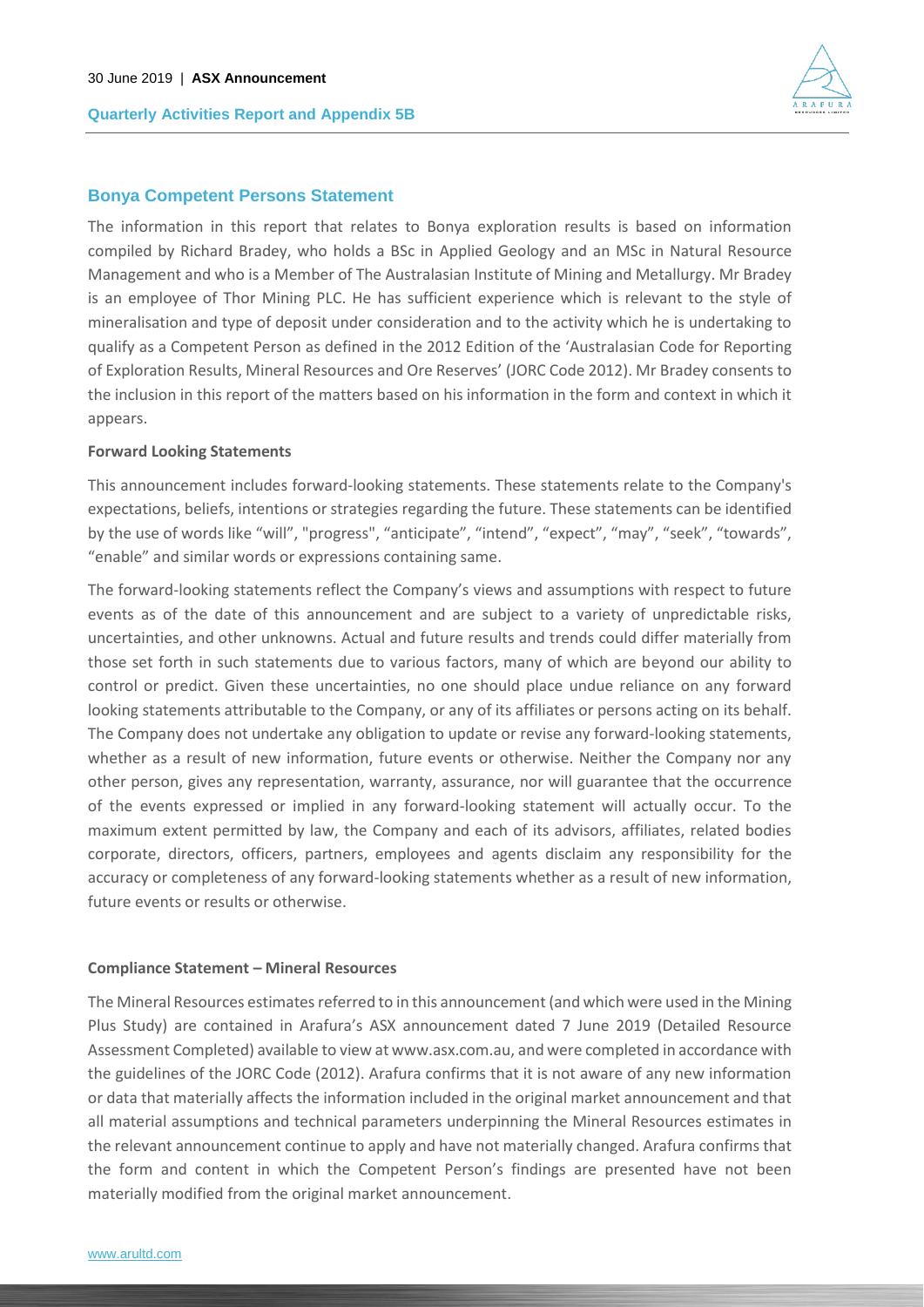

#### **Compliance Statement - Ore Reserves**

The Ore Reserves estimates referred to in this announcement (and which were used in the Mining Plus Study) are contained in Arafura's ASX announcement dated 7 February 2019 (Nolans Project Definitive Feasibility Study) available to view at www.asx.com.au, and were completed in accordance with the guidelines of the JORC Code (2012). Arafura confirms that it is not aware of any new information or data that materially affects the information included in the original market announcement and that all material assumptions and technical parameters underpinning the Ore Reserves estimates in the relevant announcement continue to apply and have not materially changed. Arafura confirms that the form and content in which the Competent Person's findings are presented have not been materially modified from the original market announcement.

#### **Compliance Statement – Production targets and forecast financial information**

The information in this presentation that relates to production targets and forecast financial information derived from a production target (other than such forecast financial information as a result of the Mining Plus Study) is extracted from an ASX announcement dated 7 February 2019 (Nolans Project Definitive Feasibility Study) available to view at www.asx.com.au. Arafura confirms that all material assumptions underpinning the production target and forecast financial information derived from production targets set out in the announcement released on 7 February 2019 continue to apply and have not materially changed.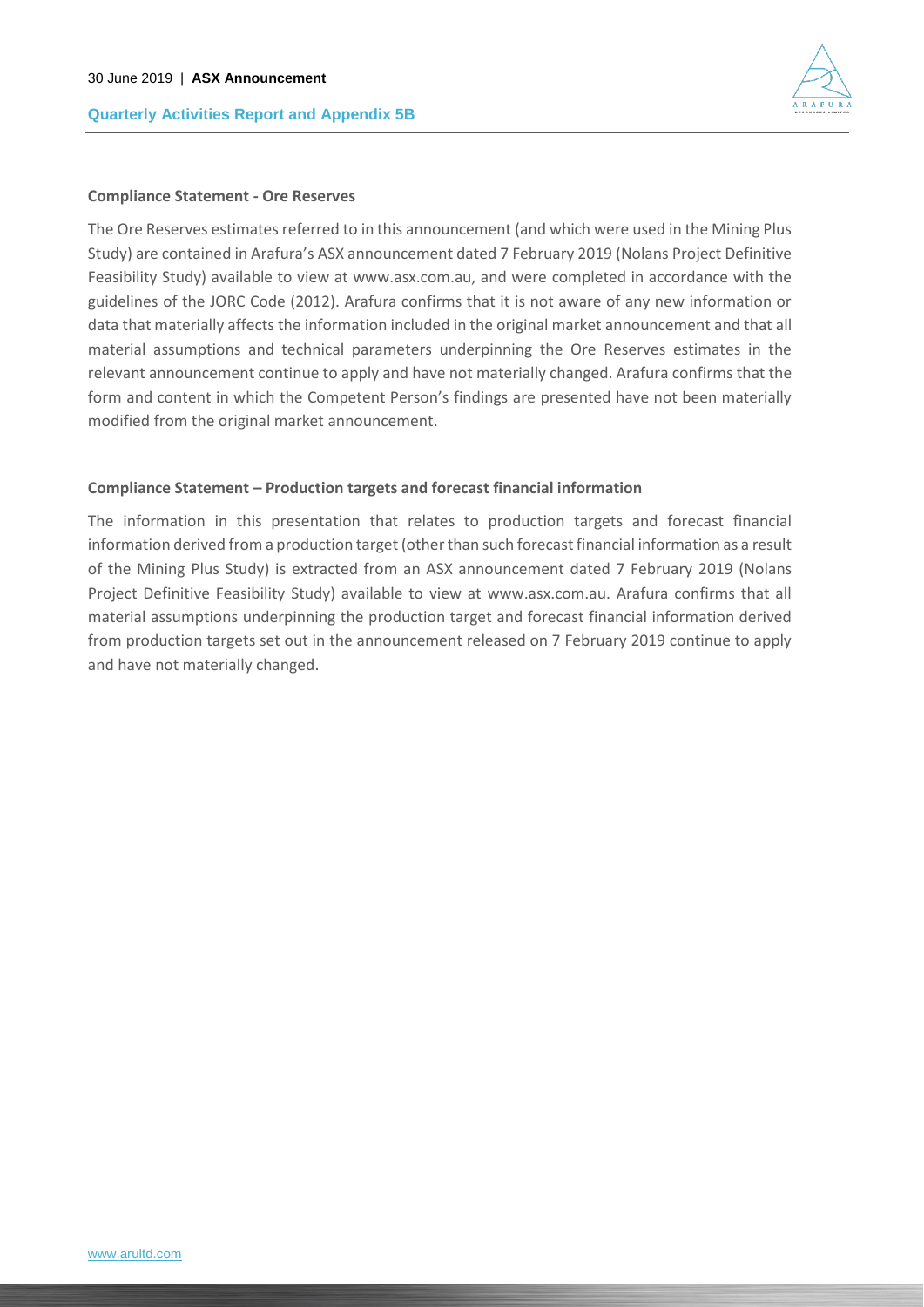

# Appendix 5B

## **Mining exploration entity and oil and gas exploration entity quarterly report**

Introduced 01/07/96 Origin Appendix 8 Amended 01/07/97, 01/07/98, 30/09/01, 01/06/10, 17/12/10, 01/05/13, 01/09/16

|                                                 | Name of entity                              |                                   |                                        |
|-------------------------------------------------|---------------------------------------------|-----------------------------------|----------------------------------------|
|                                                 | Arafura Resources Ltd                       |                                   |                                        |
| <b>ABN</b><br>Quarter ended ("current quarter") |                                             |                                   |                                        |
|                                                 | 22 080 933 455                              |                                   | 30 June 2019                           |
|                                                 | <b>Consolidated statement of cash flows</b> | <b>Current quarter</b><br>\$A'000 | Year to date (12<br>months)<br>\$A'000 |
| 1.                                              | Cash flows from operating activities        |                                   |                                        |
| 1.1                                             | Receipts from customers                     |                                   |                                        |
| 1.2                                             | Payments for                                |                                   |                                        |
|                                                 | exploration & evaluation<br>(a)             | (1,559)                           | (11, 579)                              |
|                                                 | development<br>(b)                          |                                   |                                        |
|                                                 | production<br>(c)                           |                                   |                                        |
|                                                 | $(d)$ otaff coots                           | (270)                             | (4.500)                                |

| 1.9 | Net cash from / (used in) operating<br>activities | (2, 414) | (14, 685) |
|-----|---------------------------------------------------|----------|-----------|
| 1.8 | Other (provide details if material)               |          |           |
| 1.7 | R&D refund - Non Capitalised Portion              |          | 446       |
| 1.6 | Income taxes paid                                 |          |           |
| 1.5 | Interest and other costs of finance paid          | (2)      | (6)       |
| 1.4 | Interest received                                 | 19       | 134       |
| 1.3 | Dividends received (see note 3)                   |          |           |
|     | administration and corporate costs<br>(e)         | (493)    | (2,091)   |
|     | staff costs<br>(d)                                | (379)    | (1,589)   |

| 2.  | Cash flows from investing activities |      |      |
|-----|--------------------------------------|------|------|
| 2.1 | Payments to acquire:                 |      |      |
|     | property, plant and equipment<br>(a) | ۰    | (4)  |
|     | tenements (see item 10)<br>(b)       | (24) | (24) |
|     | investments<br>(c)                   | ٠    |      |
|     | other non-current assets<br>(d)      | ۰    | -    |
| 2.2 | Proceeds from the disposal of:       |      |      |
|     | property, plant and equipment<br>(a) | 21   | 21   |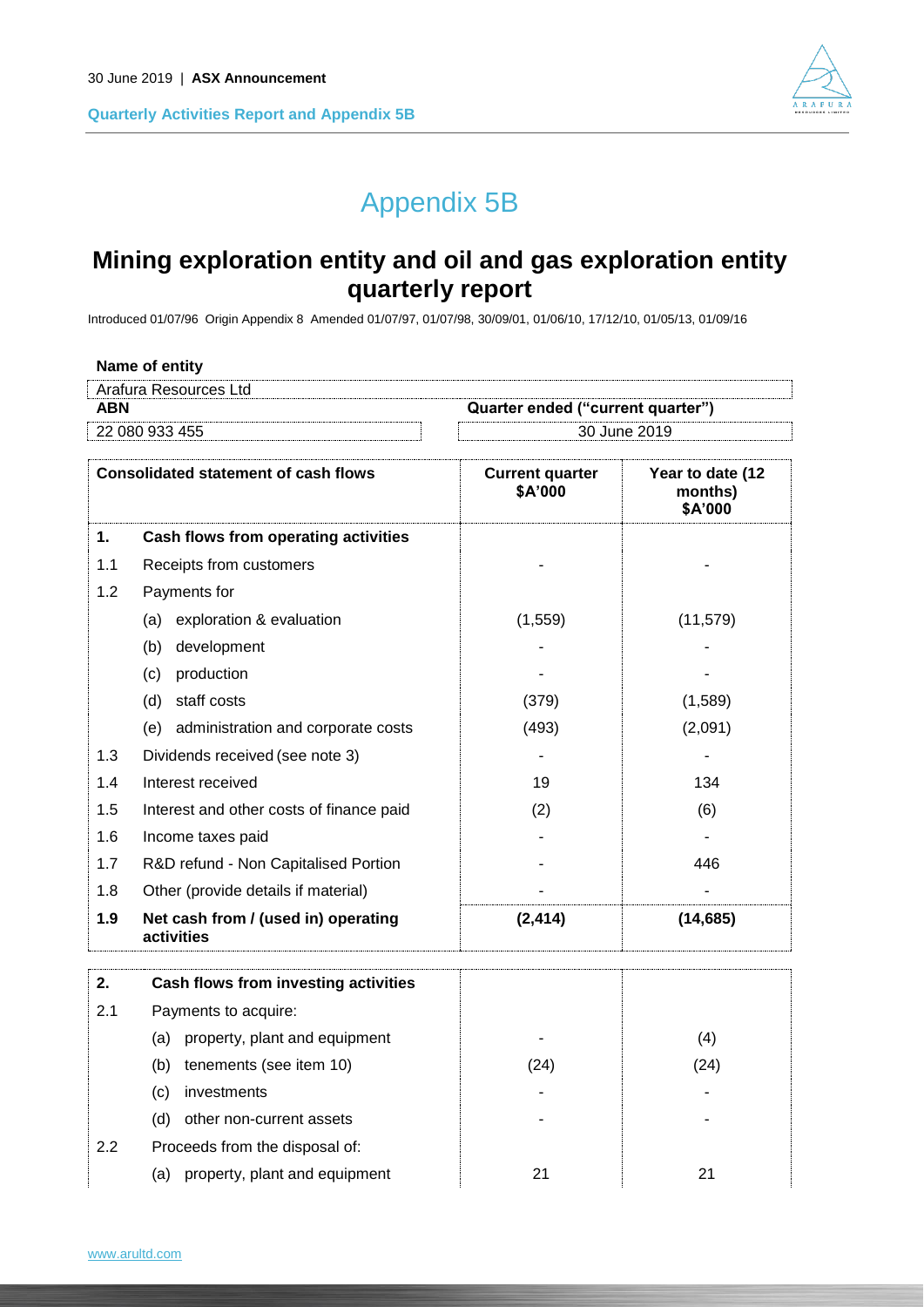

|     | <b>Consolidated statement of cash flows</b>               | <b>Current quarter</b><br>\$A'000 | Year to date (12<br>months)<br>\$A'000 |
|-----|-----------------------------------------------------------|-----------------------------------|----------------------------------------|
|     | (b)<br>security deposits on tenements (see<br>item $10$ ) |                                   |                                        |
|     | investments<br>(c)                                        |                                   |                                        |
|     | other non-current assets<br>(d)                           |                                   |                                        |
| 2.3 | Cash flows from loans to other entities                   |                                   |                                        |
| 2.4 | Dividends received (see note 3)                           |                                   |                                        |
| 2.5 | Other (R&D Refund – Capitalised Portion)                  |                                   | 1.662                                  |
| 2.6 | Net cash from / (used in) investing<br>activities         | (3)                               | 1,655                                  |

| 3.   | Cash flows from financing activities                                           |       |        |
|------|--------------------------------------------------------------------------------|-------|--------|
| 3.1  | Proceeds from issues of shares                                                 | 3,000 | 11,347 |
| 3.2  | Proceeds from issue of convertible notes                                       |       |        |
| 3.3  | Proceeds from exercise of share options                                        |       |        |
| 3.4  | Transaction costs related to issues of<br>shares, convertible notes or options | (201) | (868)  |
| 3.5  | Proceeds from borrowings                                                       |       |        |
| 3.6  | Repayment of borrowings                                                        |       |        |
| 3.7  | Transaction costs related to loans and<br>borrowings                           |       |        |
| 3.8  | Dividends paid                                                                 |       |        |
| 3.9  | Other (provide details if material)                                            | 75    | 75     |
| 3.10 | Net cash from / (used in) financing<br>activities                              | 2,874 | 10,554 |

| 4.  | Net increase / (decrease) in cash and<br>cash equivalents for the period |          |           |
|-----|--------------------------------------------------------------------------|----------|-----------|
| 4.1 | Cash and cash equivalents at beginning of<br>period                      | 4.941    | 7.874     |
| 4.2 | Net cash from / (used in) operating<br>activities (item 1.9 above)       | (2, 414) | (14, 685) |
| 4.3 | Net cash from / (used in) investing activities<br>(item 2.6 above)       | (3)      | 1,655     |
| 4.4 | Net cash from / (used in) financing<br>activities (item 3.10 above)      | 2,874    | 10.554    |
| 4.5 | Effect of movement in exchange rates on<br>cash held                     |          |           |
| 4.6 | Cash and cash equivalents at end of<br>period                            | 5,398    | 5,398     |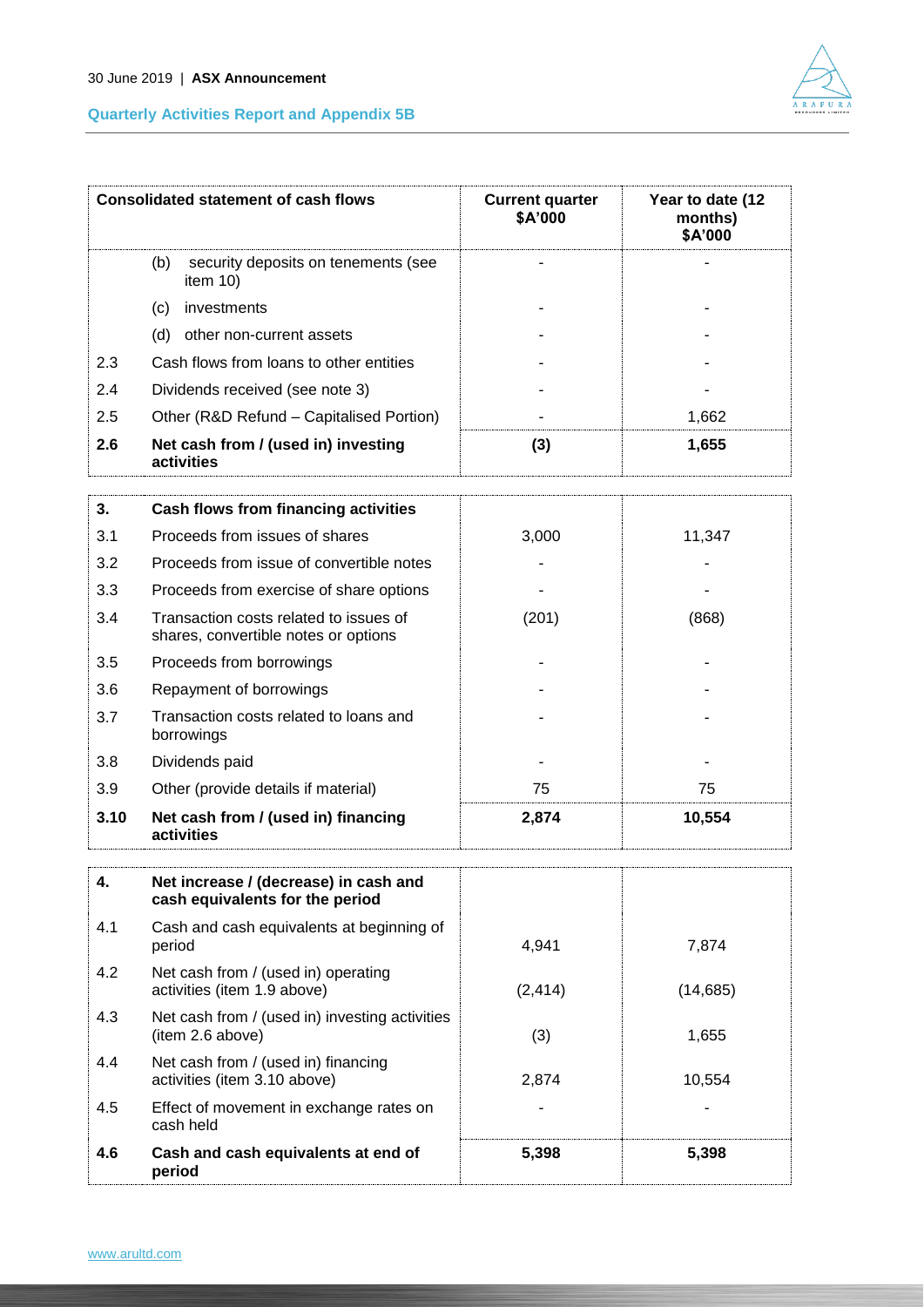



| 5.  | Reconciliation of cash and cash<br>equivalents<br>at the end of the quarter (as shown in the<br>consolidated statement of cash flows) to the<br>related items in the accounts | <b>Current quarter</b><br>\$A'000 | <b>Previous quarter</b><br>\$A'000 |
|-----|-------------------------------------------------------------------------------------------------------------------------------------------------------------------------------|-----------------------------------|------------------------------------|
| 5.1 | <b>Bank balances</b>                                                                                                                                                          | 1.398                             | 1.941                              |
| 5.2 | Call deposits                                                                                                                                                                 | 4,000                             | 3,000                              |
| 5.3 | <b>Bank overdrafts</b>                                                                                                                                                        |                                   |                                    |
| 5.4 | Other (provide details)                                                                                                                                                       |                                   |                                    |
| 5.5 | Cash and cash equivalents at end of<br>quarter (should equal item 4.6 above)                                                                                                  | 5,398                             | 4,941                              |

| 6.  | Payments to directors of the entity and their associates                            | <b>Current quarter</b><br>\$A'000 |
|-----|-------------------------------------------------------------------------------------|-----------------------------------|
| 6.1 | Aggregate amount of payments to these parties included in item 1.2                  | (193)                             |
| 6.2 | Aggregate amount of cash flow from loans to these parties included<br>in item $2.3$ |                                   |
| 6.3 | Include below any explanation necessary to understand the transactions included in  |                                   |

# items 6.1 and 6.2

Salaries, fees and superannuation of Directors of the Company.

## **7.** Payments to related entities of the entity and their associates Current quarter

|     |                                                                                                                | <b>\$A'000</b> |
|-----|----------------------------------------------------------------------------------------------------------------|----------------|
| 7.1 | Aggregate amount of payments to these parties included in item 1.2                                             |                |
| 7.2 | Aggregate amount of cash flow from loans to these parties included<br>in item $2.3$                            |                |
|     | to attenta to the comparent and a comparence of a construction of the comparent and the total of the total sta |                |

7.3 Include below any explanation necessary to understand the transactions included in items 7.1 and 7.2

| N/A. |  |  |
|------|--|--|
|      |  |  |

| 8.                 | <b>Financing facilities available</b><br>Add notes as necessary for an<br>understanding of the position | <b>Total facility</b><br>amount at quarter<br>end<br>\$A'000 | Amount drawn at<br>quarter end<br>\$A'000 |  |  |
|--------------------|---------------------------------------------------------------------------------------------------------|--------------------------------------------------------------|-------------------------------------------|--|--|
| 8.1                | Loan facilities                                                                                         |                                                              |                                           |  |  |
| 8.2                | Credit standby arrangements                                                                             |                                                              |                                           |  |  |
| 8.3                | Other (please specify)                                                                                  |                                                              |                                           |  |  |
| $\Omega$ $\Lambda$ | loclude helow a description of each facility above including the lender interest rate and               |                                                              |                                           |  |  |

8.4 Include below a description of each facility above, including the lender, interest rate and whether it is secured or unsecured. If any additional facilities have been entered into or are proposed to be entered into after quarter end, include details of those facilities as well.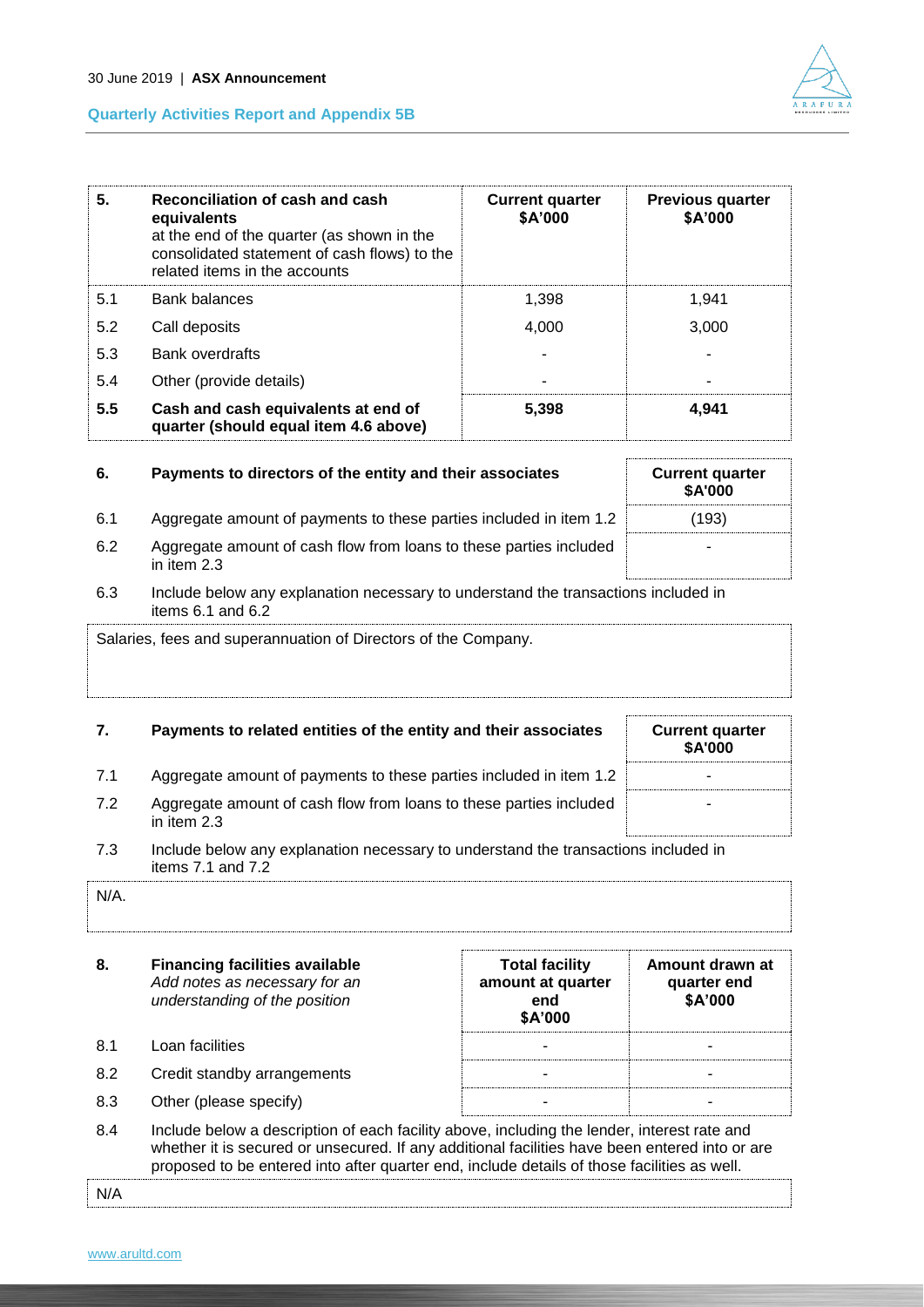

| 9.  | Estimated cash outflows for next quarter | \$A'000 |
|-----|------------------------------------------|---------|
| 9.1 | Exploration and evaluation               | 2,437   |
| 9.2 | Development                              |         |
| 9.3 | Production                               |         |
| 9.4 | Staff costs                              | 400     |
| 9.5 | Administration and corporate costs       | 600     |
| 9.6 | Other (provide details if material)      |         |
| 9.7 | <b>Total estimated cash outflows</b>     | 3,437   |

| 10.  | <b>Changes in</b><br>tenements<br>(items $2.1(b)$ and<br>$2.2(b)$ above)                          | Tenement<br>reference<br>and location | Nature of<br>interest | Interest at<br>beginning of<br>quarter | Interest at end<br>of quarter |
|------|---------------------------------------------------------------------------------------------------|---------------------------------------|-----------------------|----------------------------------------|-------------------------------|
| 10.1 | Interests in mining<br>tenements and<br>petroleum tenements<br>lapsed, relinquished<br>or reduced | See<br>Appendix A<br>below.           |                       |                                        |                               |